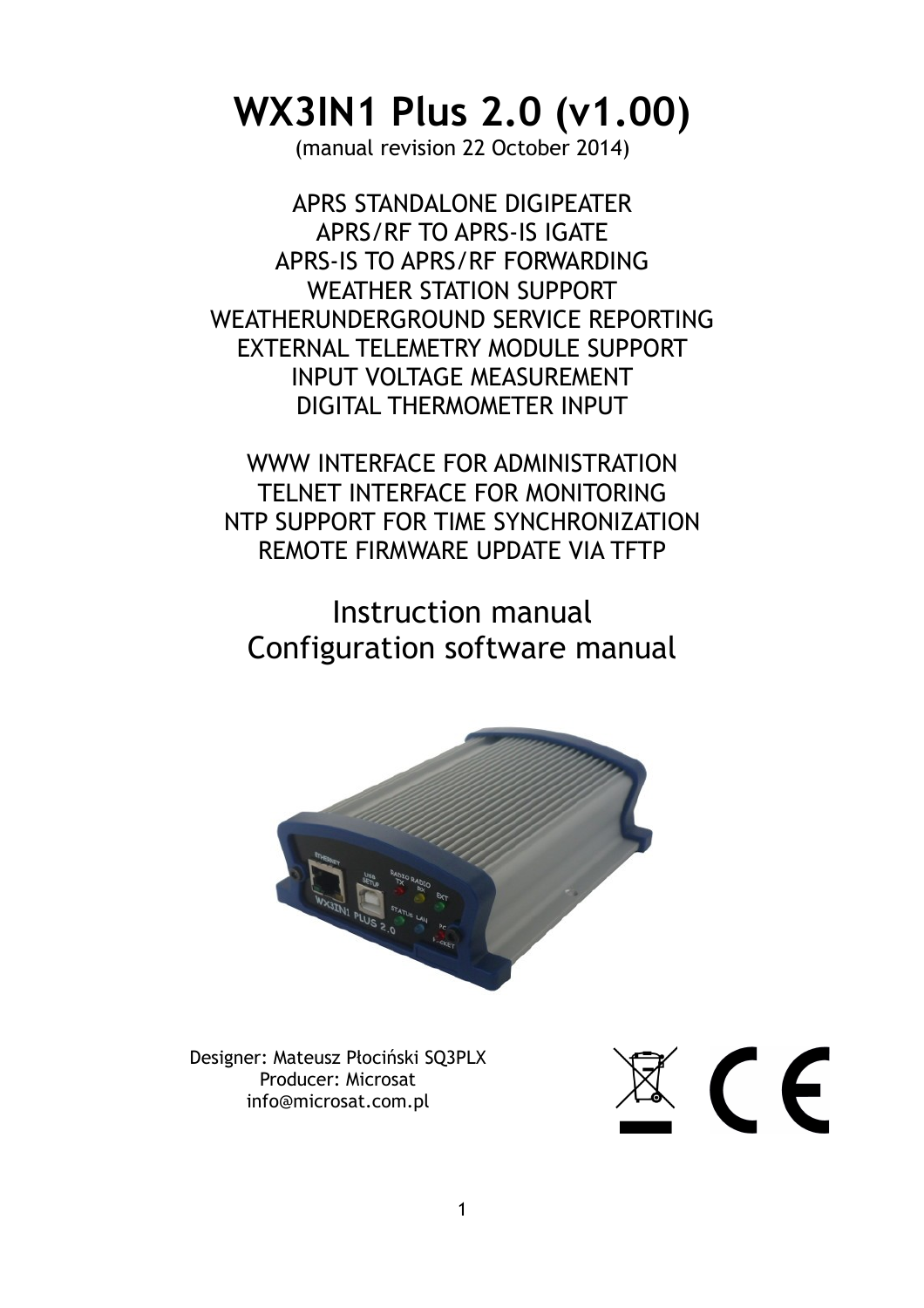# **Table of Contents**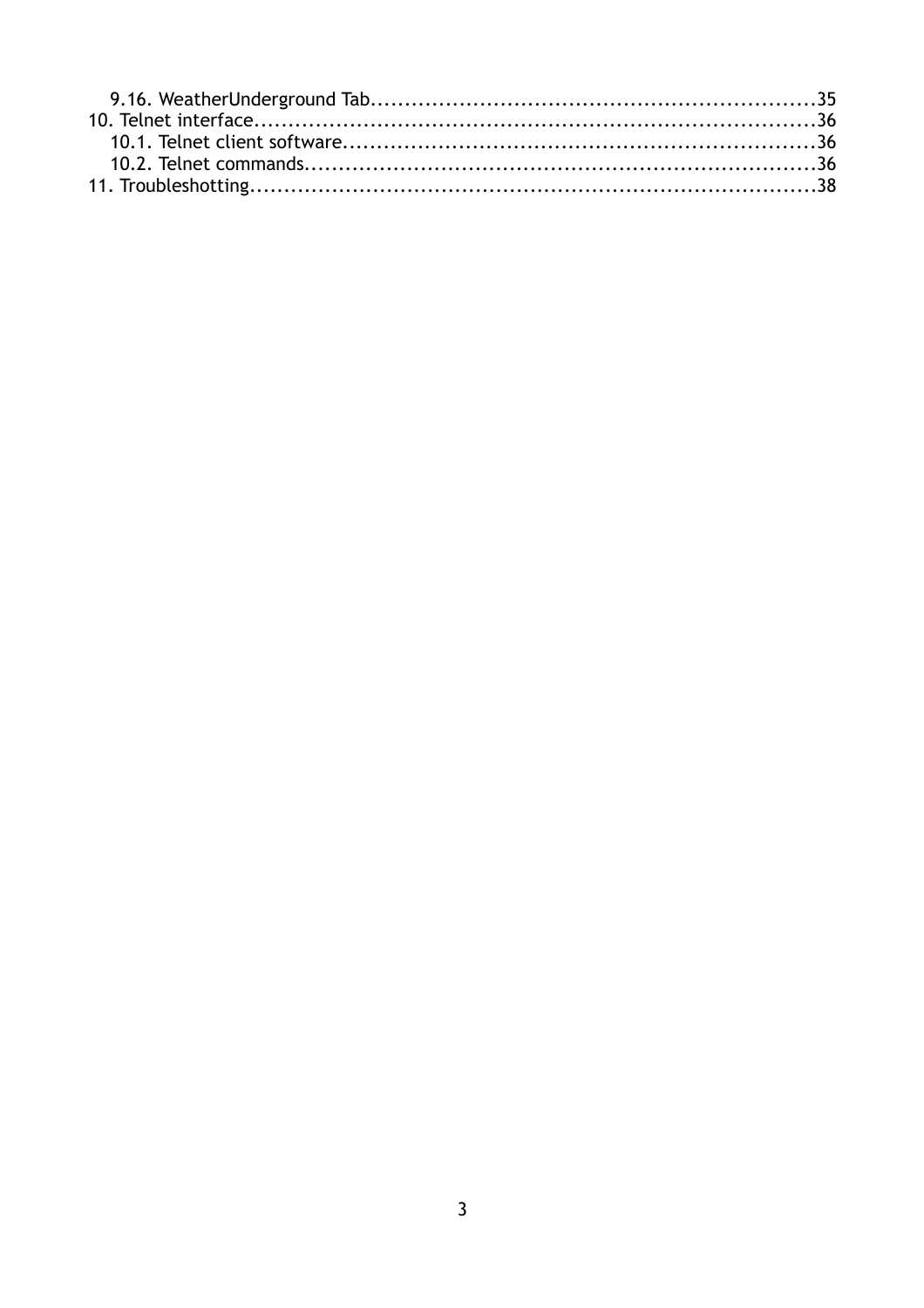# **1. Technical parameters**

| <b>Dimensions</b>          | 126x99x43 mm                             |
|----------------------------|------------------------------------------|
| Weight                     | 270g                                     |
| Supply voltage             | 12VDC typ. (9 - 16VDC)                   |
| Power consumption          | 150 <sub>m</sub> A                       |
| Operation temperature      | $-20^{\circ}$ C / $+70^{\circ}$ C        |
| Humidity                   | 95% max.                                 |
| Ethernet                   | 10/100 Base-T                            |
| Power connector            | 5.5/2.1mm connector                      |
| Telemetry module connector | Terminal block, RS-485 2-wire standard   |
| Thermometer connector      | Terminal block, DS18B20/DS18S20 standard |
| Serial ports connector     | Mini DIN 6-pin, 2 ports, RS-232 standard |
| Radio connector            | Mini DIN 6-pin                           |
| <b>PC</b> connector        | USB-B (printer cable type)               |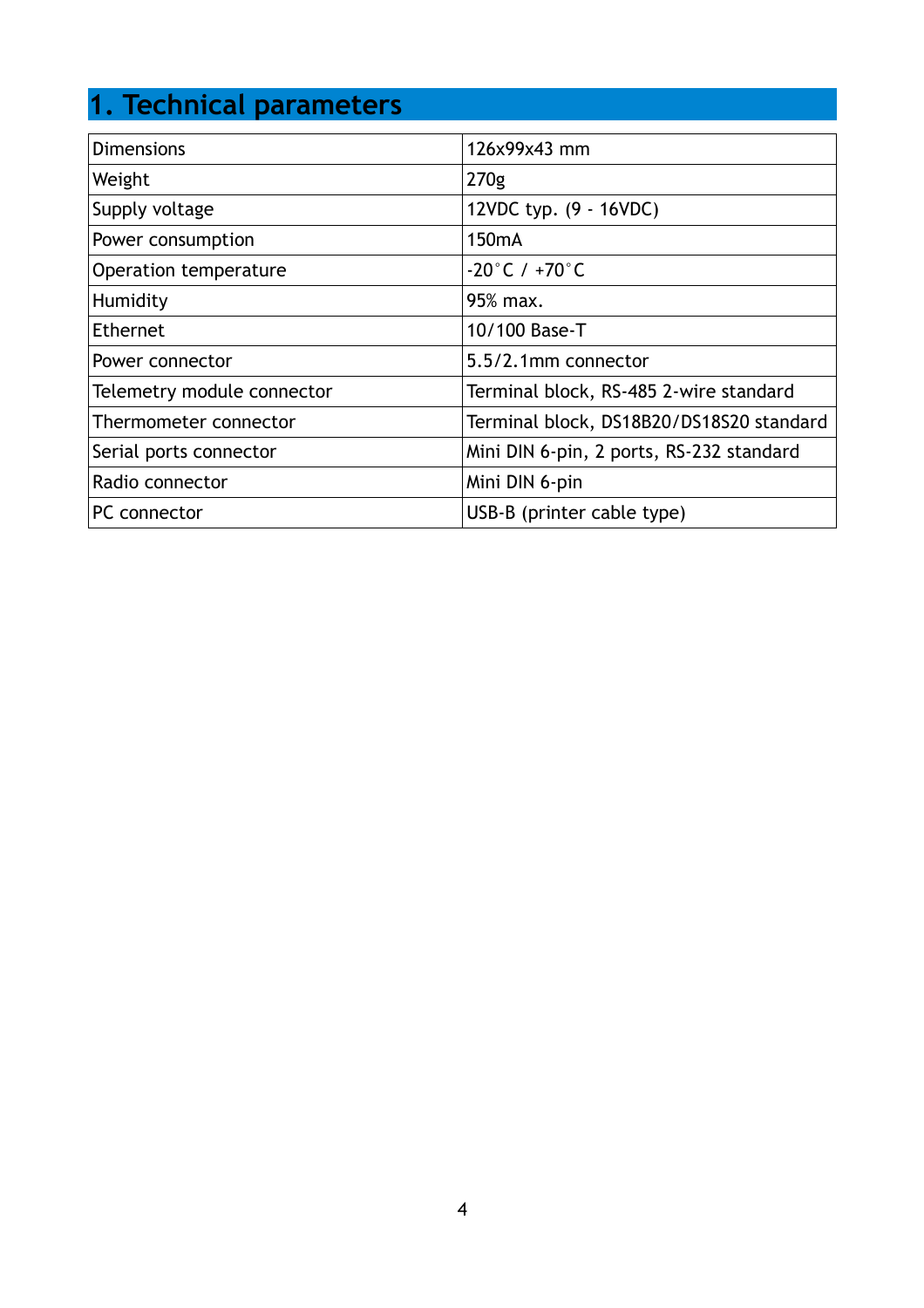### **2. Device features**

### 2.1. APRS client

WX3in1 Plus 2.0 allows you to generate APRS data packets with information field defined by user and send them in a specified interval. In this way, it is possible to send beacons, objects, weather and telemetry data.

### 2.2. APRS digipeater

The main purpose of the device is receiving and sending APRS data packets via amateur radio transceiver. WX3in1 Plus 2.0 is capable of receiving an APRS packet, decoding the sender, recipent, path and information field. Then actions are performed in accordance with the options configured by user:

- Packet is digipeated via the APRS network,
- Packet is sent to the APRS-IS server,
- Packet is ignored if it was corrupted.

Device firmware implements the following mechanisms:

- Checksum Verification packets with errors are ignored,
- Anti-flood packets repeated in a short time interval are not forwarded,
- Path checking a decision whether to digipeat a packet or not is made using a filter stored in configuration data of the device. User defines whether to forward WIDE1-1, WIDEn-N, SPn-N, or local path packets and the maximum value of N (so called New-N paradigm),
- Callsign filter a simple callsign filter allows you to add stations to black list (these stations will be ignored) or white list (only these stations will be digipeated).

### 2.3. RF -> APRS-IS forwarding (I-Gate)

WX3in1 Plus 2.0 allows you to connect to APRS-IS server network. After logging to selected server, it is possible to gate data received from the APRS radio network. All packets with correct format and checksum are forwarded to APRS-IS.

### 2.4. APRS-IS -> RF forwarding

The device allows you to receive packets from APRS-IS server. Then a decision is made whether to gate a packet to RF or not. It is possible to forward different types of packets based on a filter defined in device configuration. APRS message packets can be forwarded to stations which were heard on RF within limited number of digi-hops (local RF), and they are repeated up to 3 times in case of no ACK packet received from message recipient.

#### 2.5. Weather station support

WX3in1 Plus 2.0 allows you to receive weather information from weather stations via the RS-232 cable. Data is then encoded into the APRS packet and may be sent to APRS network at specified intervals. Additionally WX3in1 Plus 2.0 allows you to send weather data to APRS-IS server.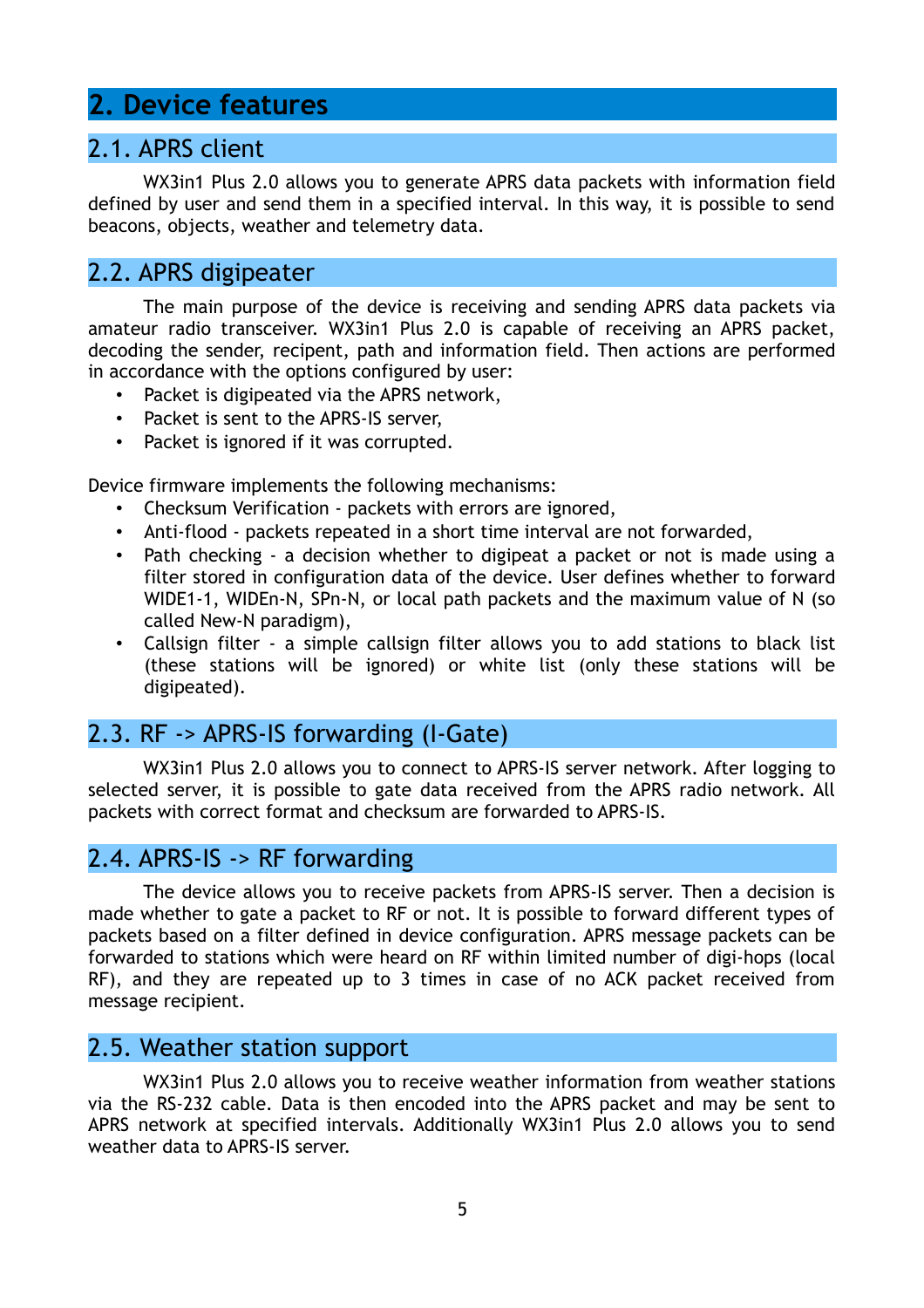Supported weather stations:

- LaCrosse/Technoline WS-2300,
- LaCrosse/Technoline WS-2350,
- Peet Bros Ultimeter 100,
- Peet Bros Ultimeter 800,
- Peet Bros Ultimeter 2000,
- Peet Bros Ultimeter 2100,
- Davis Vantage Pro (with RS232 datalogger),
- Davis Vantage Pro2 (with RS232 datalogger),
- Davis Vantage Pro Plus (with RS232 datalogger),
- Davis Vantage Pro2 Plus (with RS232 datalogger),

### 2.6. Weather Underground service support

Weather Underground is one of the biggest weather services available on the web. It allows you to create an account for your weather station and send weather reports which are stored in their database. Data is then available for view in form of graphs, tables or a simple web page applet showing current conditions in your location. Everyone can send his weather data using a simple internet protocol.

In WX3in1 Plus 2.0 you can configure your Weather Underground account name, password and send weather data in preconfigured time intervals. You can also send your weather data in "rapid fire" mode every 5 seconds and see your weather changes realtime using their web page applet.

### 2.7. Telemetry reports

Device allows you to send telemetry reports to APRS/APRS-IS network. Possible telemetry channels are:

- input voltage,
- received APRS packets in 1 hour or 10 minutes window,
- digipeated APRS packets in 1 hour or 10 minutes window,
- packet decoding efficiency in 1 hour window or in the whole range from device power-up,

### 2.8. WXTelemetry module support (analog channels)

You can get more telemetry report options when using external WXTelemetry module. With WXTelemetry module you can measure and send following values:

- two current measurement inputs,
- two voltage measurement inputs,
- DS18B20 digital thermometer input.

### 2.9. WXBits telemetry module support (digital inputs/outputs)

You can use an additional WXBits module for reporting of digital input channels and administration of output channels. WXBits is a module which includes:

- 4 optocoupler digital inputs,
- 4 mosfet transistor open-collector outputs.

States of both inputs and outputs can be reported in APRS telemetry reports and outputs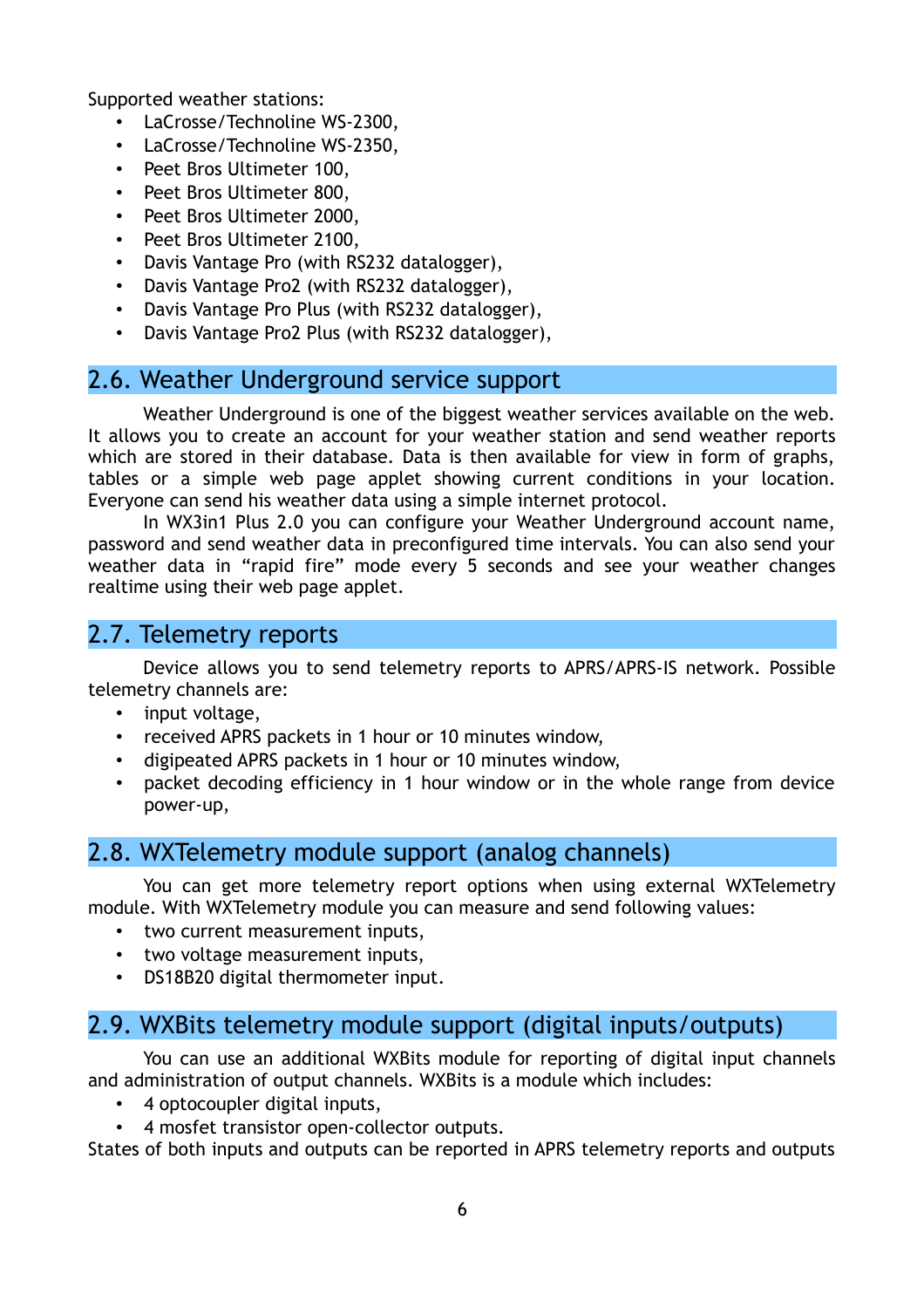can also be controlled with WX3in1 telnet interface.

### 2.10. RTC clock and NTP time synchronization support

With WX3in1 Plus 2.0 you always have the current date and time thanks to NTP support. Device connects to a defined NTP server every few minutes and checks for the current time. Local passage of time is handled by on-board RTC clock with a battery.

### 2.11. Firmware and configuration updates

In WX3in1 Plus 2.0 you can do all firmware and configuration updates over an USB cable connection from your PC using a simple Configurator application. If your device is located in a remote location, you can update firmware and configuration over TFTP protocol.

#### 2.12. Remote WWW access

With WX3in1 Plus 2.0 device it is possible to configure and view device statistics remotely via web browser.

### 2.13. Remote telnet access

You can connect to your WX3in1 Plus 2.0 device with a telnet client. Telnet connection allows you to check all device operation messages, read device statistics, send some test packets useful during installation, control digital outputs of WXBits module, and much more.

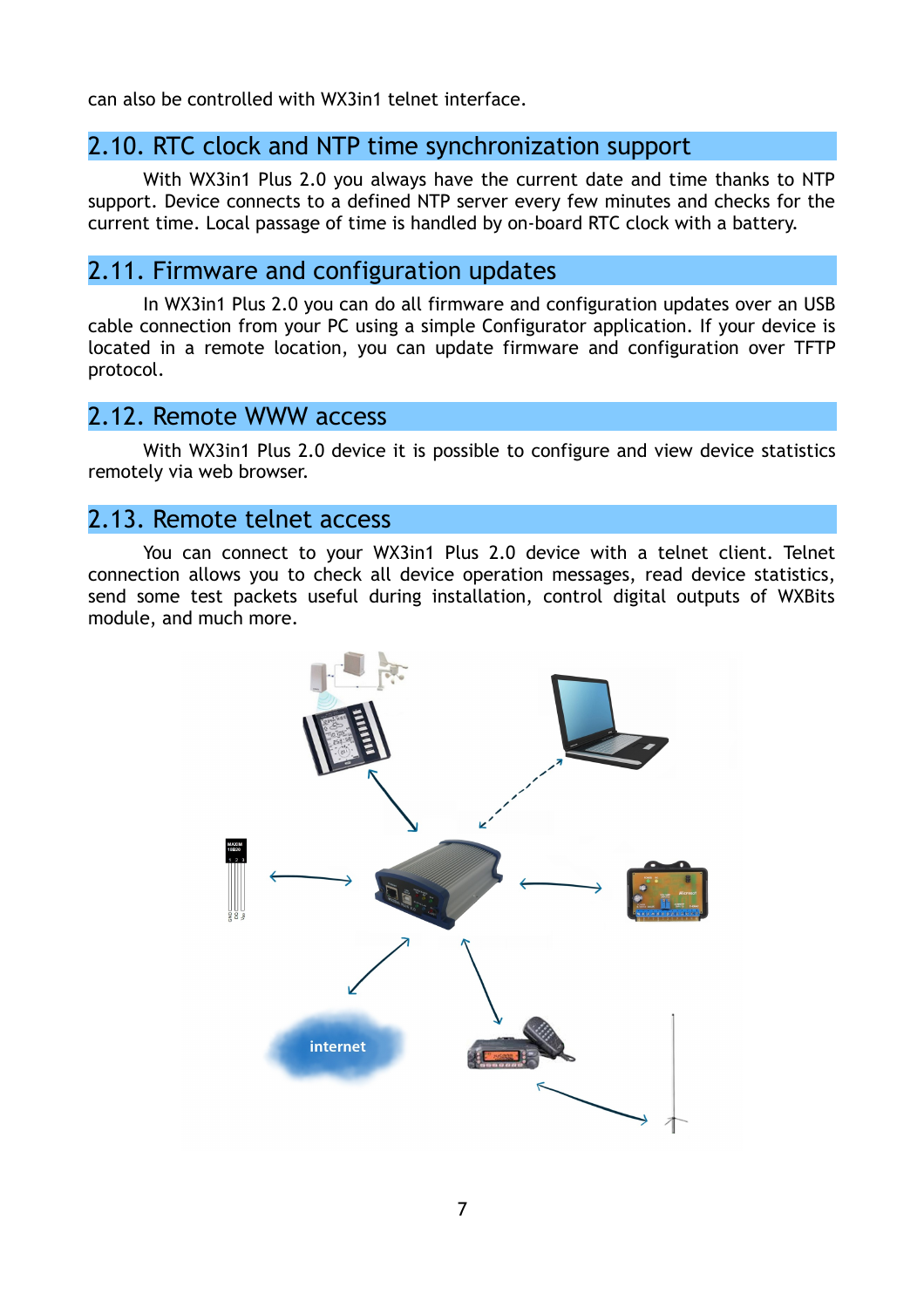### **3. Connectors and device status leds**

### 3.1. Front panel

There are 6 leds on the front panel that show the status of device operation. The following image shows the location of front panel LEDs and connectors.



Leds:

- **Radio TX**  The red led lights during transmission the device sends an APRS data packet,
- **Radio RX** Yellow led illuminates when receiving a signal from the radio (indicates the channel is busy),
- **Ext** Green led indicates proper communication with external device, it blinks after reception of:
	- correct weather data from Weather Station,
	- GPS NMEA sentence with fixed position,
	- temperature from external sensor,
	- telemetry data from WXTelemetry/WXBits.
- **Status** Green led indicates the status of the device (led lights up regularly every 3 seconds, indicating correct operation),
- **Lan TX** Blue led illuminates when sending TCP/IP packet to the Ethernet,
- **PC/Packet** This red led has two purposes. In PC configuration mode it blinks regularly and in device working mode it blinks when there is a proper packet received from the radio.

Connectors:

- **Ethernet** RJ45 (ethernet network connection),
- **USB** a USB socket-B (printer type), used to connect to a computer,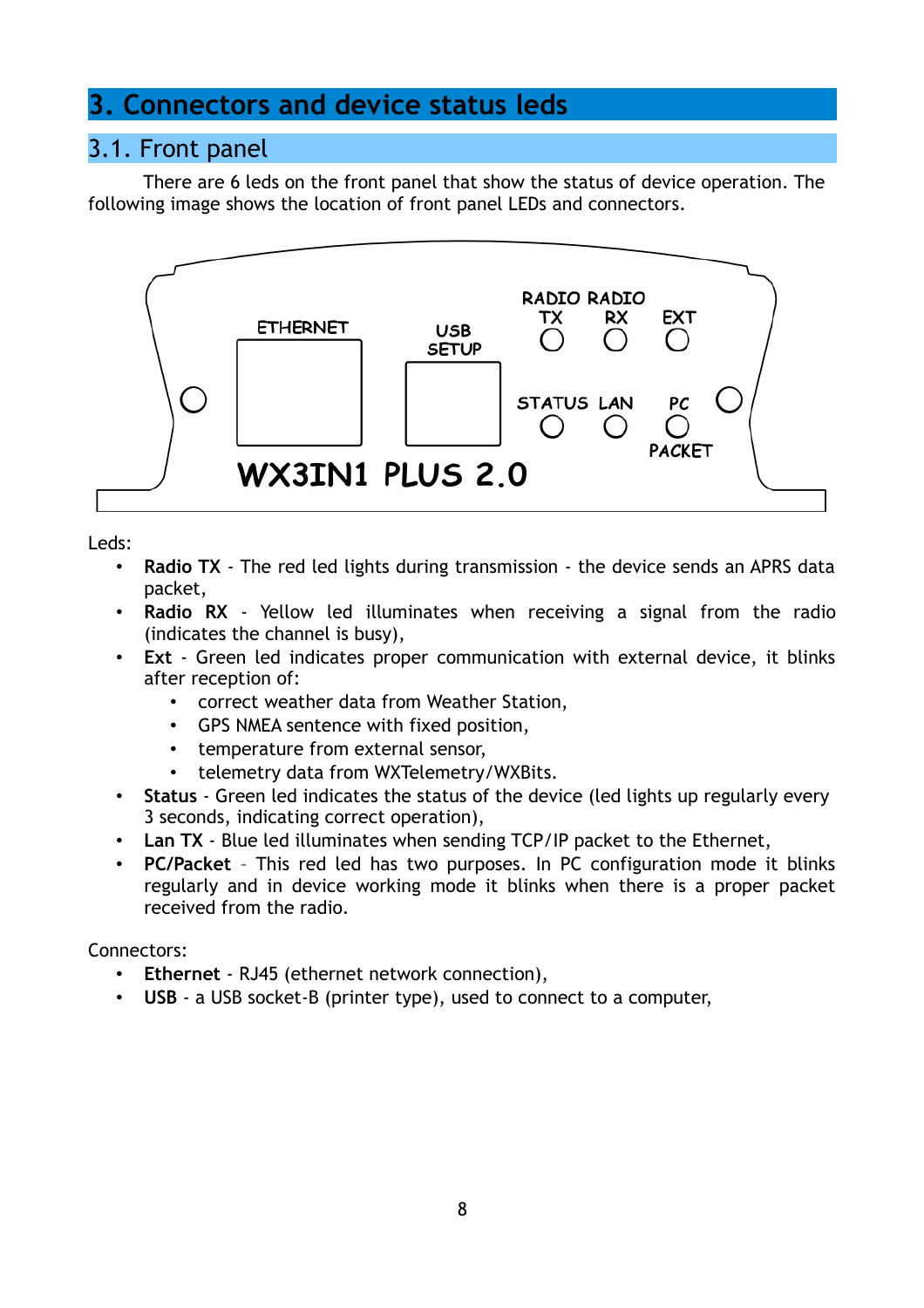### 3.2. Rear panel

The following image shows the location of rear panel LEDs and connectors.



Leds:

• **Power led** - The red led above the power connector indicates that the power is applied.

Connectors:

- **Power** 5.5/2.1 type power connector (center pin is a power supply plus),
- **RS485** terminal block connector for serial port for WXTelemetry/WXBits,
- **Thermo** terminal block connector for DS18B20/DS18S20 connector,
- **Serial ports**  Mini DIN 6-pin connector for dual serial ports and 5V voltage output (the same pinout as PLXDigi/PLXTracker),
- **Radio connector** Mini DIN 6-pin connector for radio audio in, audio out, GND, and PTT.

Warning: PTT switch is operated using MOSFET transistor. Please make sure that there are no short-circuits in radio cable. Shorting PTT output do positive voltage can result is transistor damage.

Serial port 5V voltage output is protected with diode and polymer fuse. Maximum output current should not be above 100mA.

If you are going to use both WXTelemetry and WXBits external telemetry modules, you should connect them in a chained style: A+ and B- pair go from WX3in1 to first telemetry module, and then from first telemetry module to the second one. From a schematic point of view, both modules must be connected in parallel (A+ from WX3in1 goes to A+ of the first module, and then to  $A+$  of the second, similarly with B-). Never connect  $A+$  to B-.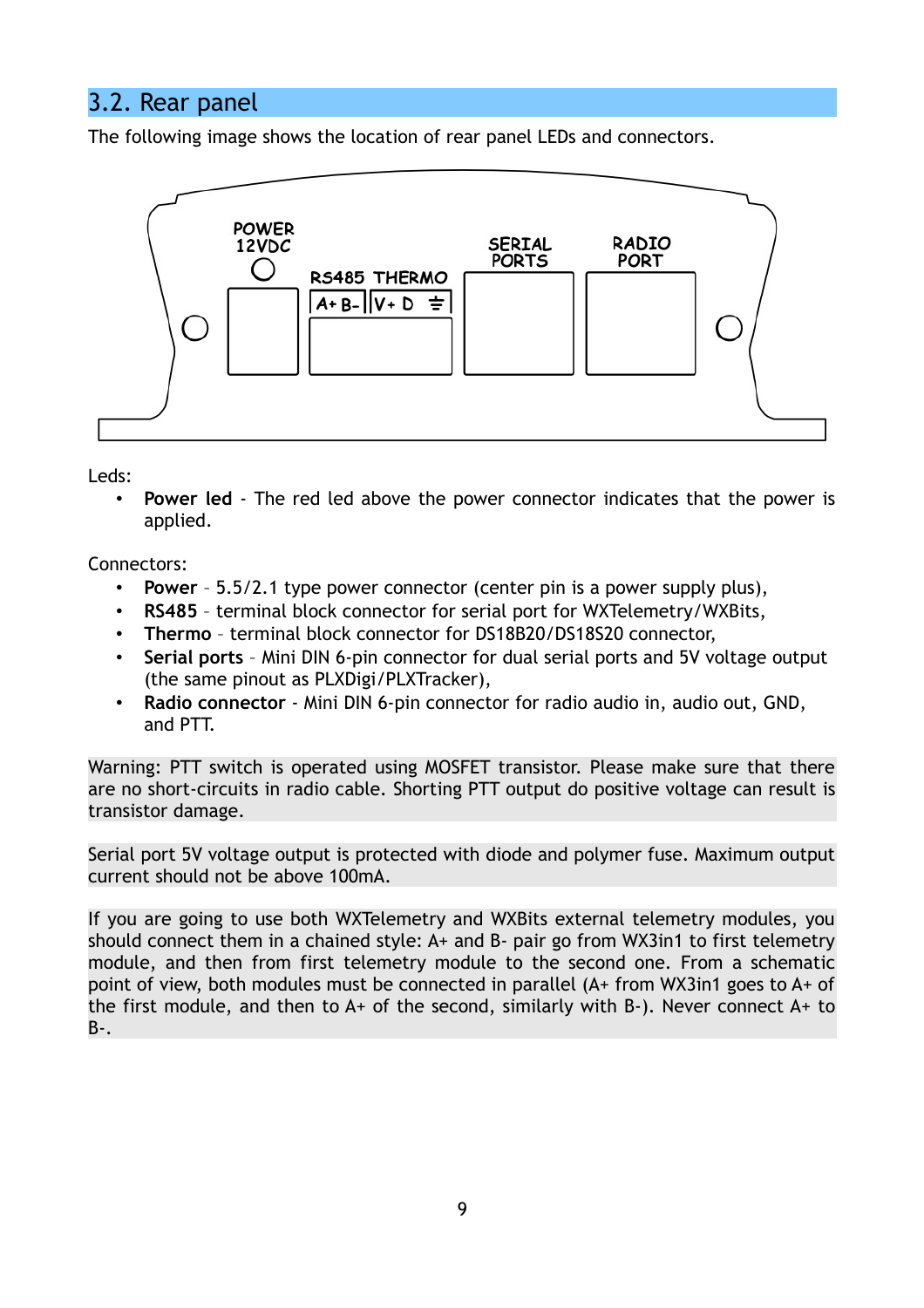### **4. Radio connector**

Radio MINI DIN 6pin connector is placed on the rear panel of WX3in1 Plus 2.0. Pinout of this connector is described in the following figure.

#### MINIDIN 6pin female connector



Connector pinout description:

- 1. not connected,
- 2. APRS audio output from the device to the microphone input of the radio. This output also acts as a PTT by shorting pin to ground through a 2k2 resistor - an option for portable radios that do not have a separate PTT input (selectable in configuration software, 2k2 resistor is built-in),
- 3. not connected,
- 4. APRS audio input from radio to WX3in1,
- 5. Ground pin,
- 6. PTT output if the external PTT output is selected in device configuration, this pin is shorted to ground while broadcasting.

Warning: PTT switch is operated using MOSFET transistor. Please make sure that there are no short-circuits in radio cable. Shorting PTT output do positive voltage can result is transistor damage.

For handheld radios which use 2k2 resistor on microphone input line you don't need to use any external resistor or external PTT (pin 6) output. Connect pins: 2 (audio output), 4 (audio input), 5 (ground) and set "PTT:" to "2k2 resistor" in device configuration. 2k2 resistor is located inside of the device.

### 4.1. Audio output level regulation

In WX3in1 Plus 2.0, audio output is configured in software. Possible output level range from 40mV to 900mV with output impedance of around 500 Ohm.

### 4.2. Audio input level

In WX3in1 Plus 2.0 audio input level amplifier is configured in software. Default amplifier setting is configured to +0db and with this amplifier setting device should be able to decode packets with input levels as low as 25mV p-p and as high as 1V p-p. In case of low-level signals it is recommended to increase input amplifier settings for best decoding efficiency.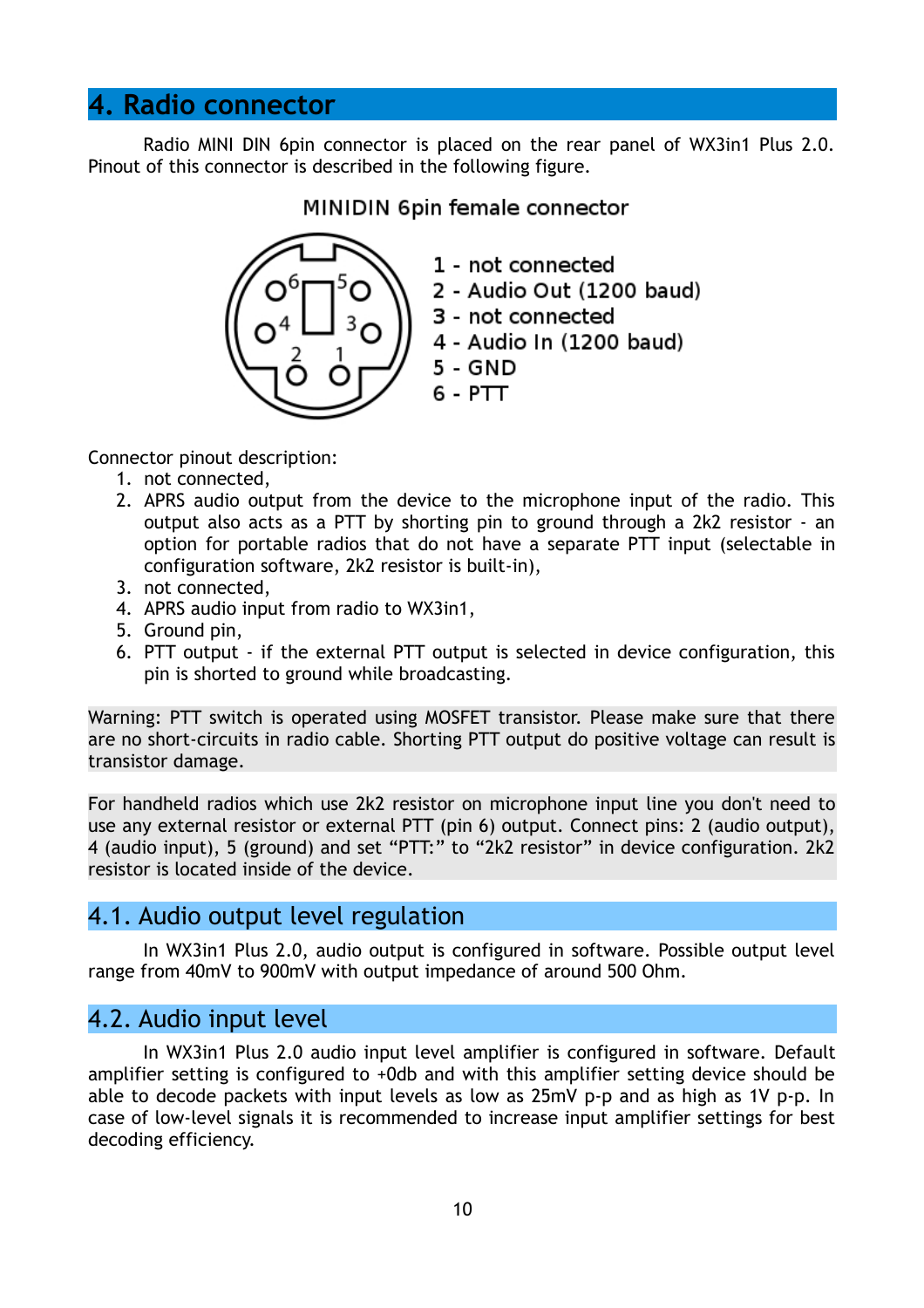# 4.3. High-pass filter jumper

There is only one jumper on a PCB inside of the device (located behind radio port connector). It should be open for proper operation of 1200 baudrate APRS decoding (it was added for future functionality of 9600 baudrate decoding which needs flat frequency response down to DC). Closing this jumper may lead to poor 1200 baudate decoding for some radios.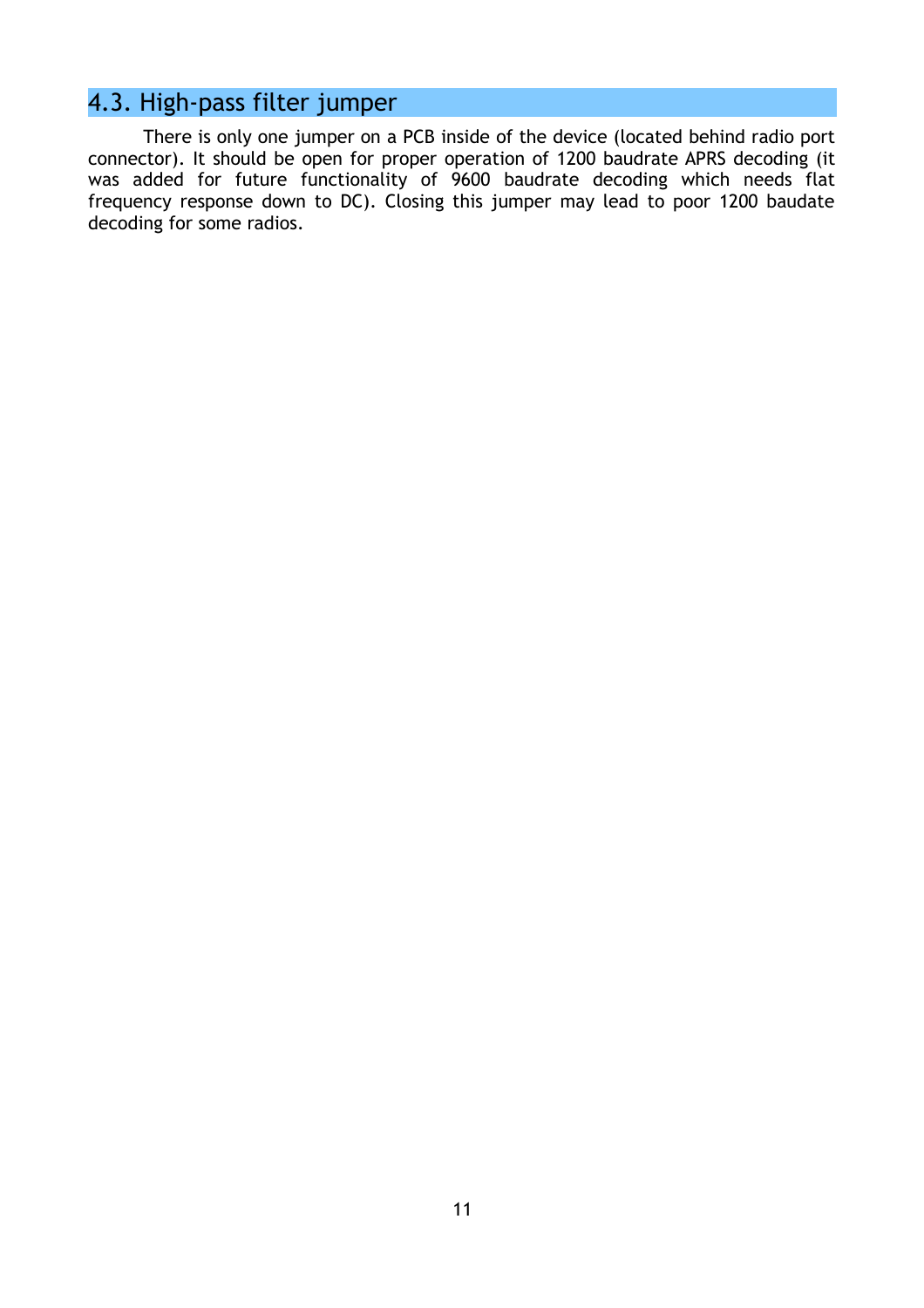### **5. External devices connector**

### 5.1. RS-232 serial ports connector

In WX3in1 Plus 2.0 the MINI DIN 6pin female connector is used for RS-232 serial ports and 5V voltage output.



MINI DIN 6pin connector pins description:

- Pin 6 RS-232 Port 1 RXD (weather station),
- Pin 4 RS-232 Port 2 TXD (GPS module),
- $\cdot$  Pin 2 GND,
- Pin 1 5V output, do not short-circuit, max. current 100mA,
- Pin 3 RS-232 Port 1 TXD (weather station),
- Pin 5 RS-232 Port 2 RXD (GPS module).

In firmware v1.00, serial ports are hard-coded for weather station (port 1) and GPS module (port 2).

Serial port 5V voltage output is protected with diode and polymer fuse. Maximum output current should not be above 100mA.

### 5.2. RS-485 connector

RS-485 connector is intended to be used with WXTelemetry and WXBits external modules.

If you are going to use both WXTelemetry and WXBits external telemetry modules, you should connect them in a chained style: A+ and B- pair go from WX3in1 to first telemetry module, and then from first telemetry module to the second one. From a schematic point of view, both modules must be connected in parallel (A+ from WX3in1 goes to A+ of the first module, and then to  $A+$  of the second, similarly with B-). Never connect  $A+$  to B-.

#### 5.3. Thermometer connector

Thermometer connector is intended to be used with DS18B20 or DS18S20 digital thermometer. It consists of:

- 5V voltage output (limited with diode and 100R resistor),
- DATA line,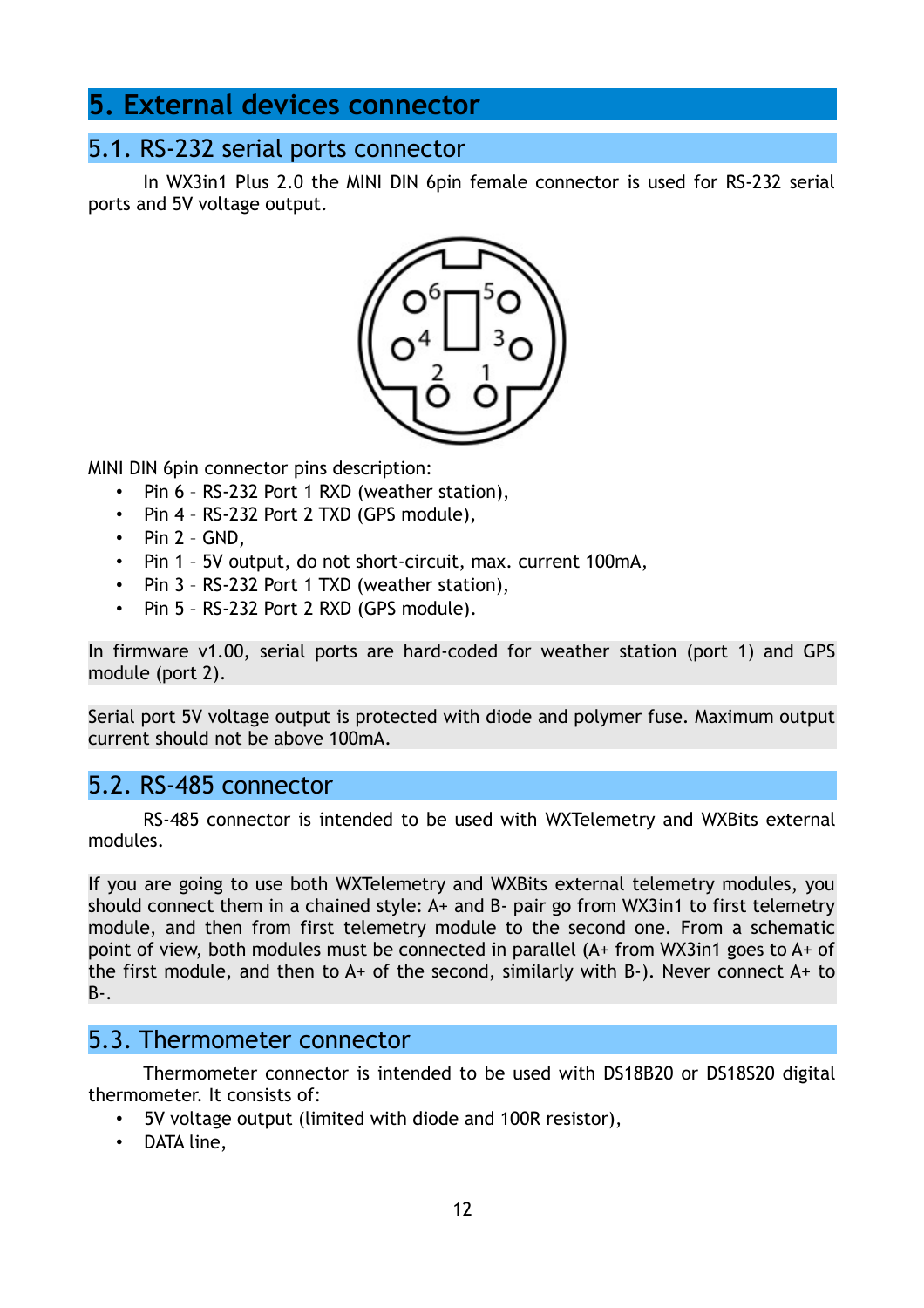• GND.

Terminals should be connected to appropriate pins of the thermometer.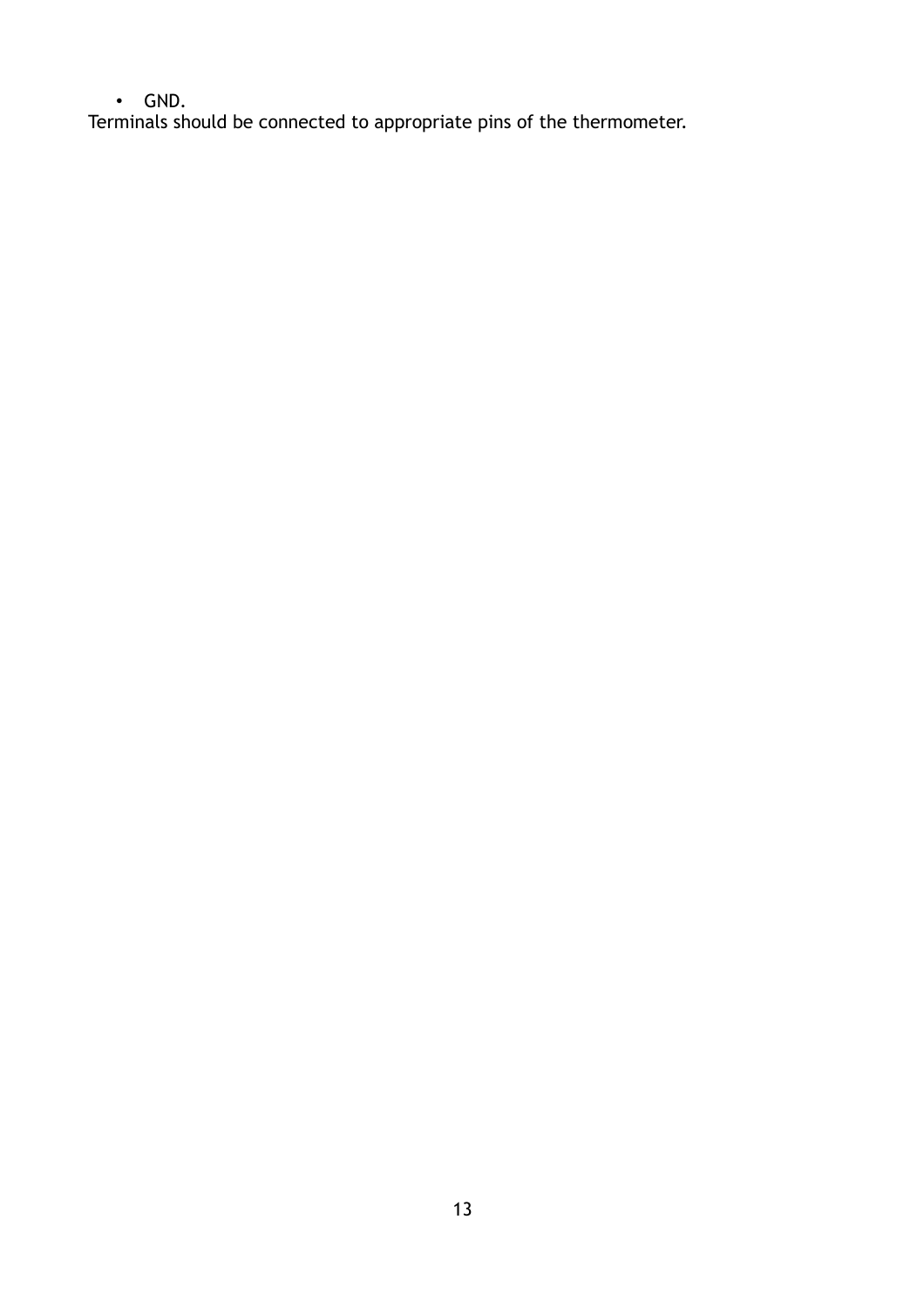### **6. Connecting GPS receiver**

WX3in1 Plus 2.0 serial port connector is compatible with our ["GPS-RS232](http://microsat.com.pl/product_info.php?products_id=56) [Receiver/Microsat \(minidin 6-pin\)"](http://microsat.com.pl/product_info.php?products_id=56). It can be connected directly without any additional adapters.

You can use any GPS receiver with compatible pinout and current consumption below 100mA (below 60mA is recommended, as higher currents may cause a voltage drop below 5V on protection diode and polymer fuse which can prevent proper operation of GPS receiver).

If you are going to use a GPS receiver from other manufacturer, it must provide GPRMC and GPGGA NMEA sentences for proper operation. Most modern GPS receivers and modules support these sentences. Serial port baudate is selectable in WX3in1 Plus 2.0 configuration.

Following lines of WX3in1 Plus 2.0 serial port are used for GPS data reception:

- Pin 5 RS-232 Port 2 RXD (GPS module).
- Pin 2 ground.

Communication with GPS receiver is uni-directional (only data reception), so RS-232 Port 2 TXD is not used (although it is connected in some types of our pre-made cables).

If you want to connect both GPS receiver and weather station to WX3in1 Plus 2.0, please check more details in "Connecting the weather station" chapter.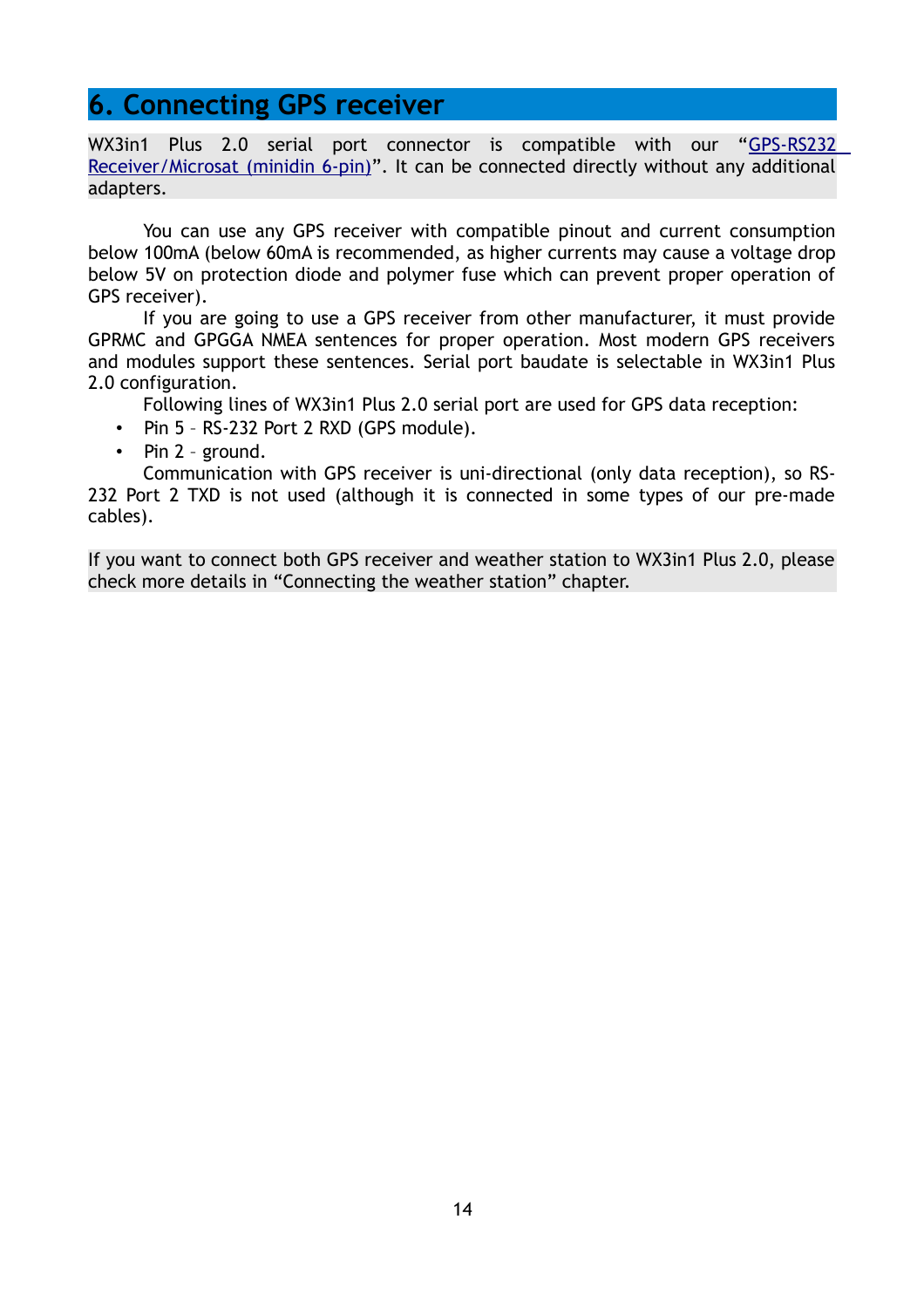### **7. Connecting the weather station**

### 7.1. LaCrosse/Technoline WS-2300, WS-2350 stations

The only difference between WS-2300 and WS-2350 weather stations is that manufacturer has made an external USB to RS232 adapter, which is not used in case of WX3in1 Plus 2.0.

WS-23XX weather stations require a bit exotic connection method. There is no GND connection and both positive and negative 5V voltages are necessary for interfacing (-5V on DTR pin, and +5V on RTS pin). To connect WS-23XX weather station, we need to use WX3in1 Port 2 TXD as negative polarization voltage source on DTR pin.

To connect WS-2300 or WS-2350 station to WX3in1 Plus 2.0 you will need to use:

- ["CAB02 - WX3in1 Plus 2.0/PLXDigi/PLXTracker serial interface cable \(for WS-23XX\)"](http://microsat.com.pl/product_info.php?products_id=58) – in case you don't want to connect also GPS receiver,

- ["CAB28 - WX3in1 Plus 2.0 serial interface cable \(for WS-23XX + GPS\)"](http://microsat.com.pl/product_info.php?products_id=119) – if you want to connect both weather station and GPS receiver.

Schematics for both cables are available on our webpage.

### 7.2. Peet Bros Ultimeter stations

Peet Bros Ultimeter weather stations use a standard RS-232 serial port interface with TXD, RXD and GND. Other serial lines are not used. Stations must then be manually switched to "data logger" mode. According to the manufacturer's instructions, you should press CLEAR + WIND SPEED buttons for 3 seconds to activate the "data logger".

To connect Peet Bros Ultimeter station to WX3in1 Plus 2.0 you will need to use:

- ["CAB29 - WX3in1 Plus 2.0 serial interface cable \(for Davis, PeetBros\)"](http://microsat.com.pl/product_info.php?products_id=121) – in case you don't want to connect also GPS receiver,

- ["CAB27 - WX3in1 Plus 2.0 serial interface cable \(for Davis, PeetBros + GPS\)"](http://microsat.com.pl/product_info.php?products_id=120) – if you want to connect both weather station and GPS receiver.

Schematics for both cables are available on our webpage.

#### 7.3. Davis Vantage stations

Davis Vantage weather stations use a standard RS-232 serial port interface with TXD, RXD and GND. Fourth wire is connected to DCD, DTR, and DSR inside original DB-9 connector but it shouldn't be used on WX3in1 Plus 2.0 side.

To connect WX3in1 Plus 2.0 to Davis weather stations you need to use an additional RS-232 "datalogger" interface available from the manufacturer. Device part number is 06510SER.

Davis stations datalogger interface comes in two kinds: "standard" datalogger or "APRS" datalogger. According to my current knowledge, both types work fine with WX3in1 Plus 2.0 (it doesn't use an "APRS" feature of datalogger but "APRS" datalogger has also the same communication options like "standard" one).

To connect Davis Vantage station to WX3in1 Plus 2.0 you will need to use: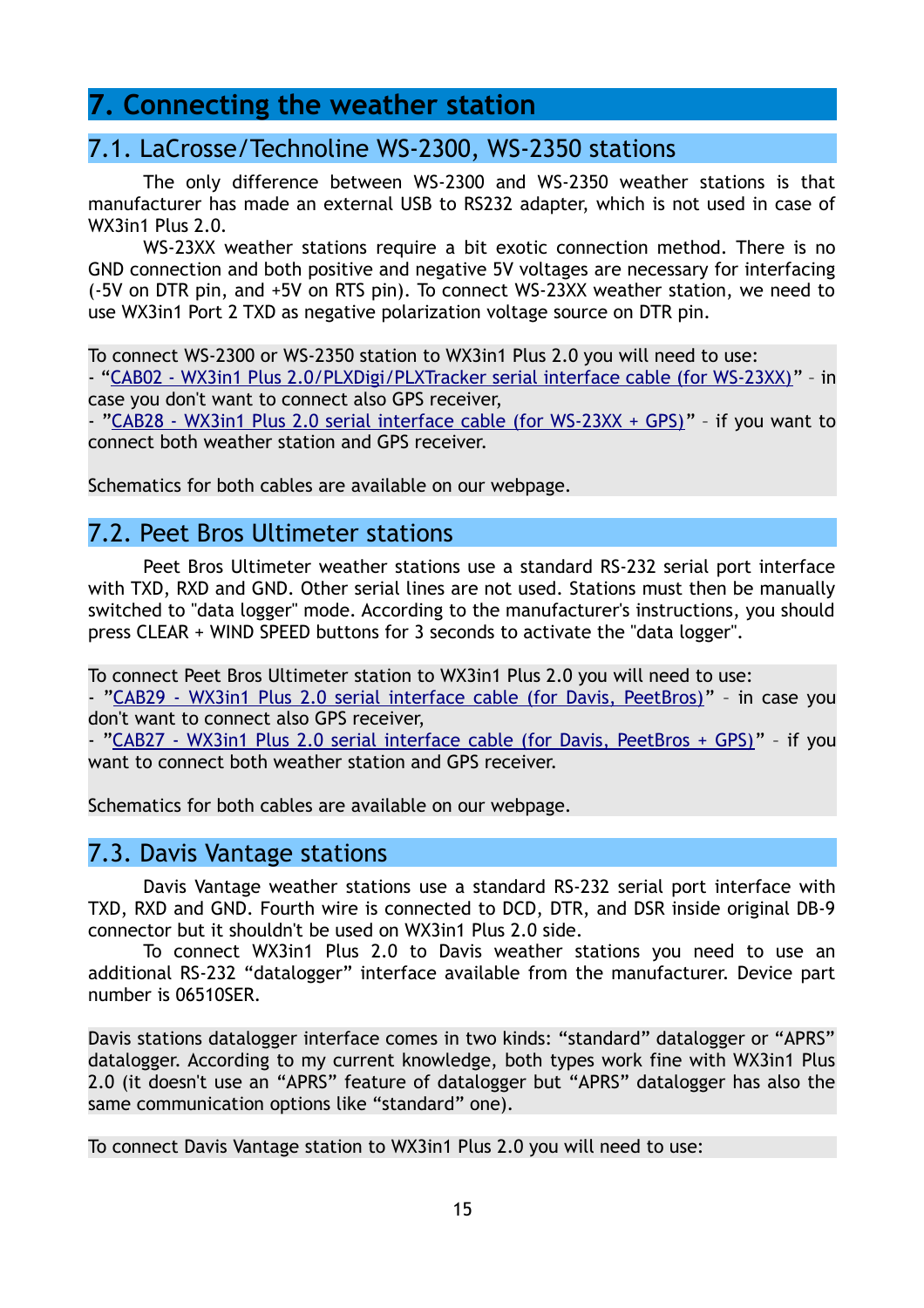- ["CAB29 - WX3in1 Plus 2.0 serial interface cable \(for Davis, PeetBros\)"](http://microsat.com.pl/product_info.php?products_id=121) - in case you don't want to connect also GPS receiver,

- ["CAB27 - WX3in1 Plus 2.0 serial interface cable \(for Davis, PeetBros + GPS\)"](http://microsat.com.pl/product_info.php?products_id=120) - if you want to connect both weather station and GPS receiver.

Schematics for both cables are available on our webpage.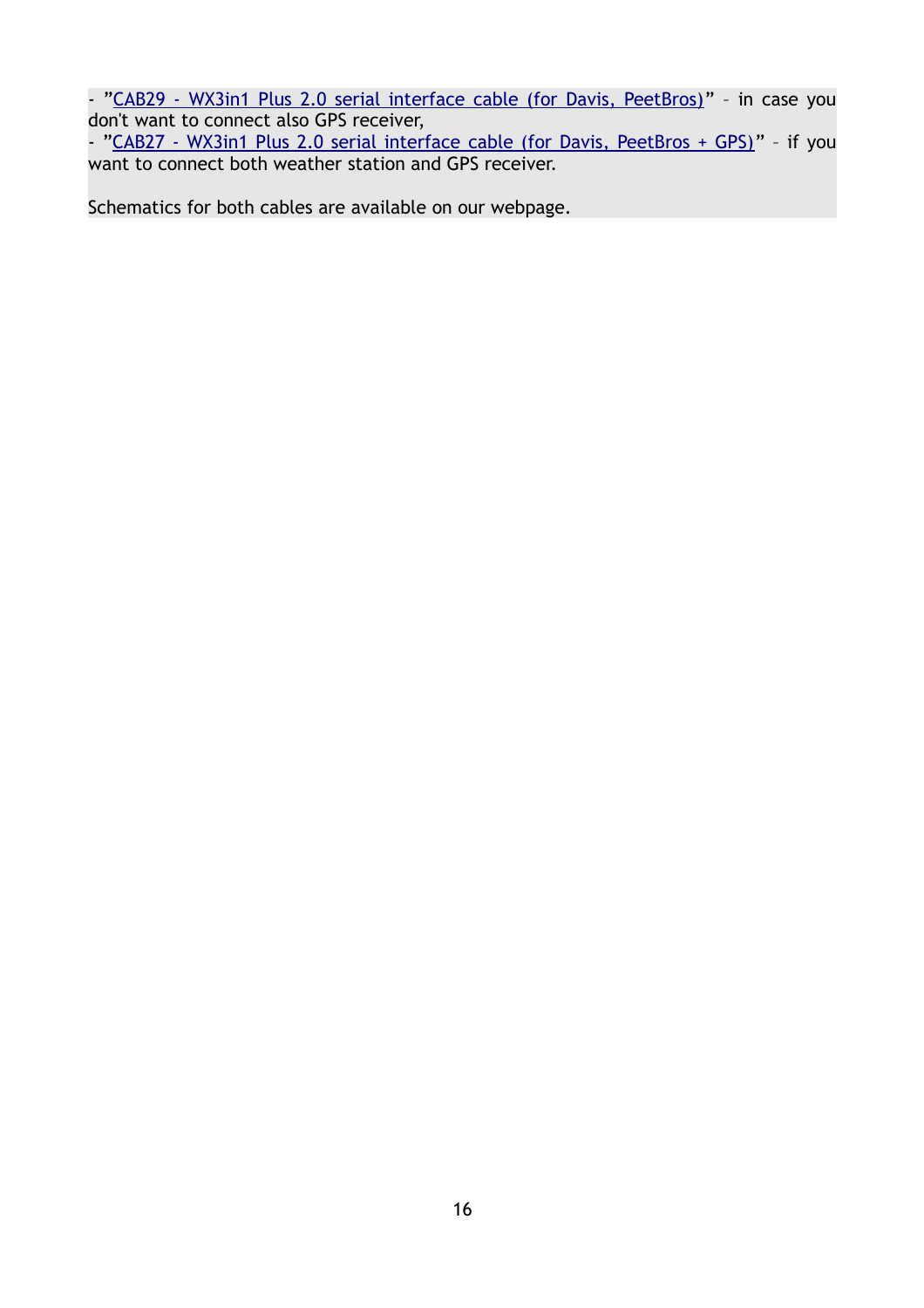### **8. Connecting to PC**

Initial configuration of WX3in1 Plus 2.0 should be done via USB interface with WX3in1 Plus 2.0 Configurator software.

WX3in1 Plus 2.0 enters into configuration mode only when USB cable is detected while powering up and it is indicated by "PC/PACKET" led blinking.

To connect to your computer, follow these steps:

- Power off the WX3in1 Plus 2.0 device,
- Connect the USB cable to your computer,
- Power on the WX3in1 Plus 2.0 device,
- Turn on the Configurator application.

After connecting and powering, WX3in1 Plus 2.0 is detected in Windows as a new USB-HID device.

No device drivers are necessary because standard HID support is present in all Windows operating systems.

Now you can simply use WX3in1 Plus 2.0 Configurator application to read, modify, write configuration to the device. The following image shows the application window.

| W WX3in1 Plus 2.0 Configurator v1.00<br>$\mathbf{z}$<br>$\Box$<br>$\qquad \qquad$                                                                                                                                                                                                                                                                                                                                                                                                                                                              |  |
|------------------------------------------------------------------------------------------------------------------------------------------------------------------------------------------------------------------------------------------------------------------------------------------------------------------------------------------------------------------------------------------------------------------------------------------------------------------------------------------------------------------------------------------------|--|
| Configuration import/export:-<br>∵Connection:⊤<br>"Remote update"<br>Write config<br>Upload firmware<br>Read config<br>Save to file<br>Read from file<br>Build remote update file<br>Digipeater   Beacons   Network   APRS-IS   I-Gate   Weather   RTC/NTP time   WWW   Telnet   Telemetry   WUnderground   GPS<br>Radio<br>Thermo                                                                                                                                                                                                             |  |
| Output level: 400 mV/500 Ohm<br>Callsign: NOCALL - 0<br>TX delay [ms]:<br>250<br>$\vert \mathbf{v} \vert$<br>Input amplifier: $\boxed{+0\text{ db}}$<br>Latitude: 5223.13N<br>Quiet time [ms]:<br>400<br>$\vert \cdot \vert$<br>Longitude: 01658.09E<br>Randomize quiet time:<br>$+/-128$ ms $\rightarrow$<br>PTT:<br>separate output v<br>Squelch level:  1 (lowest)<br>$\overline{\phantom{a}}$<br>Channel busy detect:<br>analog signal level $\left  \bullet \right $<br>Consecutive packets send:<br>in bursts<br>$\vert \bm{\tau} \vert$ |  |
|                                                                                                                                                                                                                                                                                                                                                                                                                                                                                                                                                |  |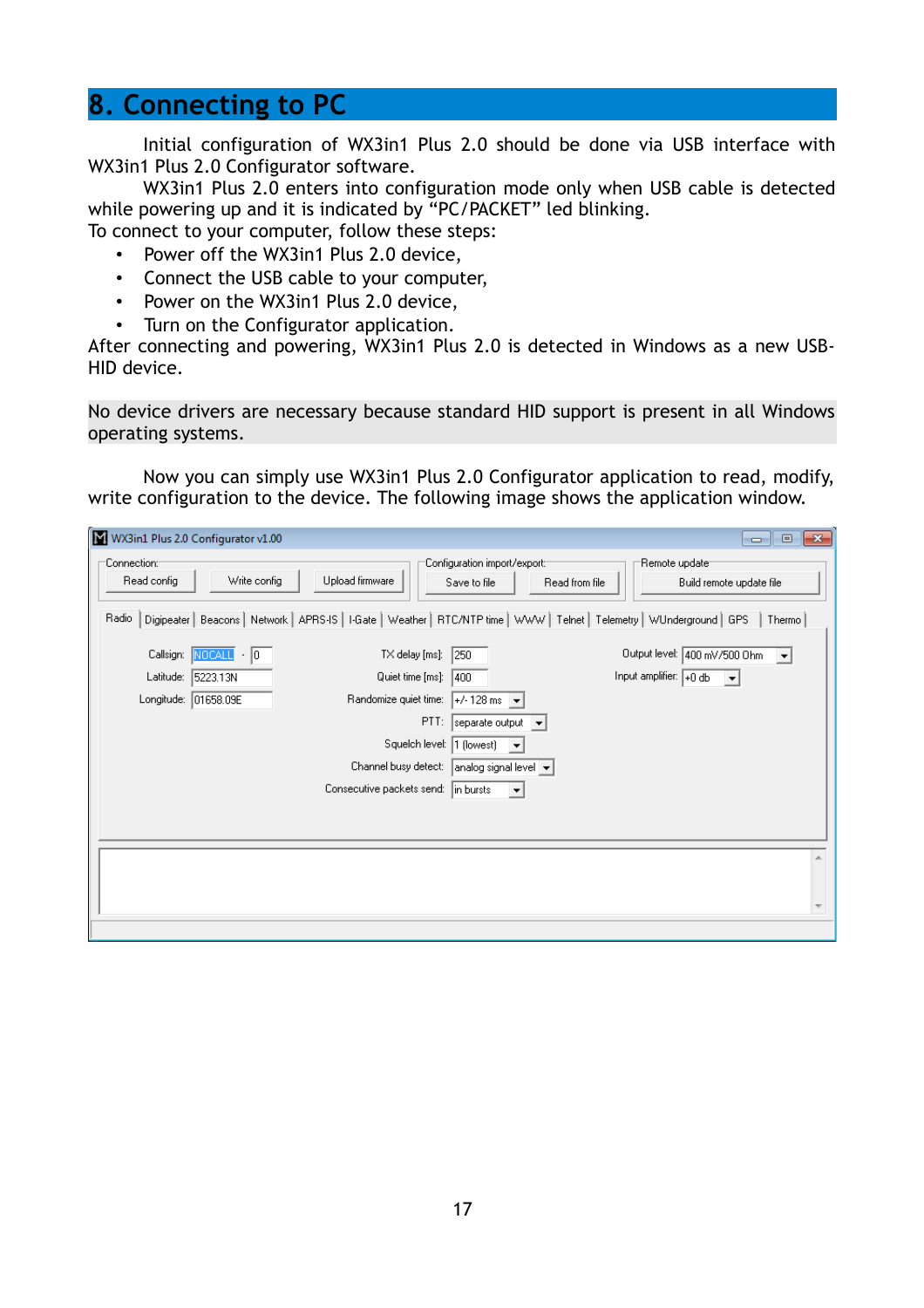### **9. Description of configuration software**

In this chapter we will discuss all the Configurator application settings and describe its influence on the device operation.

### 9.1. Reading configuration from the device

To read the configuration from the device you must use the **"Read config"** button. After this action, the program will download current configuration values from WX3in1 Plus 2.0 internal memory.

### 9.2. Writing configuration to the device

After entering configuration values in Configurator application, choose **"Write config"** to upload current configuration to WX3in1 Plus 2.0 internal memory.

#### 9.3. Firmware update

If there is a new software update, you should upload the new firmware attached to WX3in1 Plus 2.0 Configurator software package. For this purpose, click on the **"Upload firmware"** button, this operation will open a file selection window. From WX3in1 Plus 2.0 Configurator folder please select the firmware file wx3in1plus20 firmware vXXX.hash (where XXX is the next version of the firmware). Then wait for the update to complete.

Don't worry, it is not possible to "brick" or damage the device with this operation. If anything goes bad, you will simply need to try again with firmware update function.

Please remember that you should update your device with the same Configurator and firmware version numbers. It is also always necessary to upload new configuration after flashing the device with new firmware versions. The device will not start if configuration and firmware versions do not match. If your device simply blinks all the leds when powered up, it means that your configuration version does not match firmware version.

### 9.4. Configuration import/export

With "**Save to file**" button you can export your current configuration from WX3in1 Plus 2.0 Configurator window to a file on your PC's disk drive. Similarly with "**Read from file**" button you can import configuration from a file to your WX3in1 Plus 2.0 Configurator application. These functions can be used to save your device's configuration and to transfer your device's configuration to recent Configurator and firmware versions.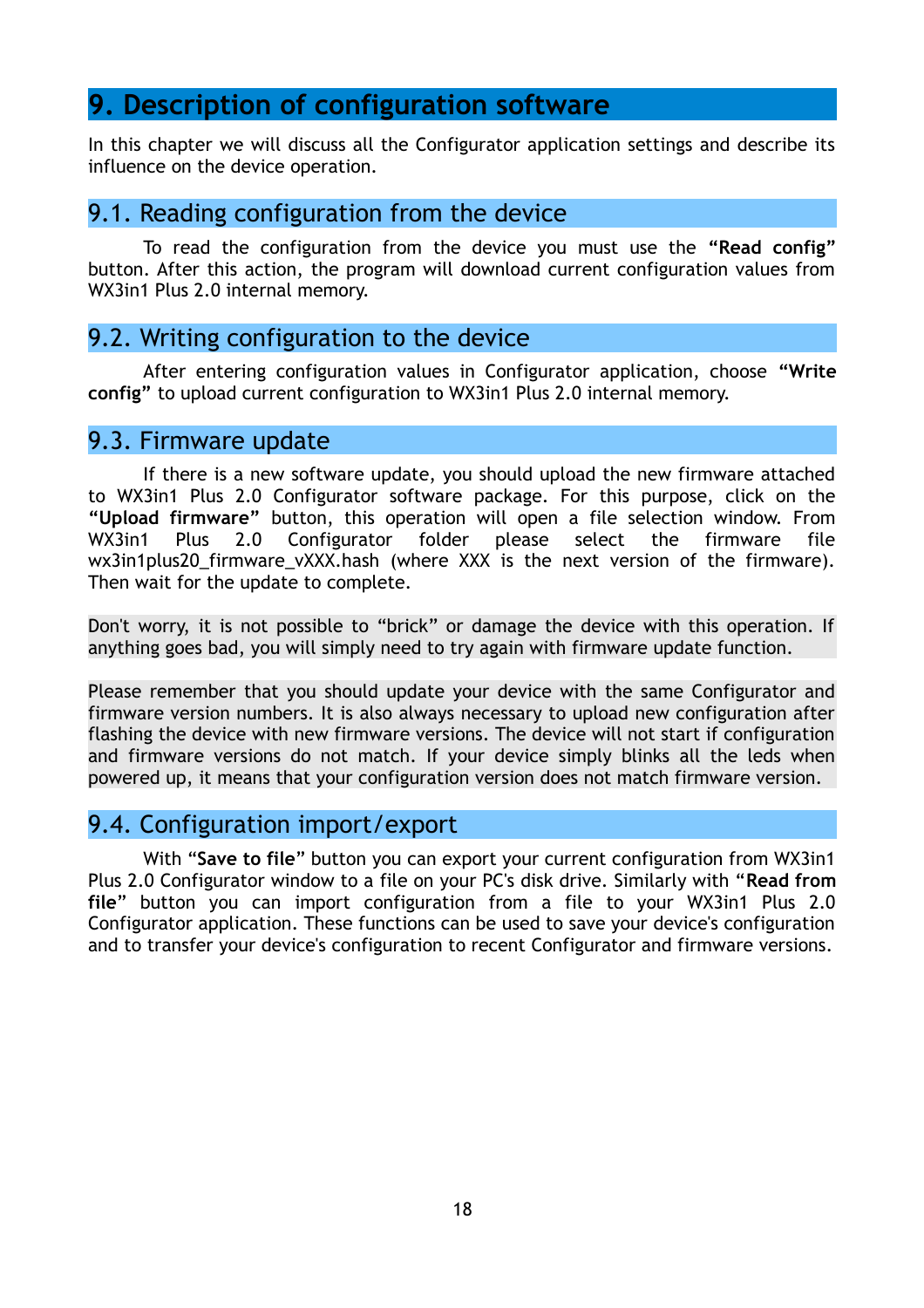# 9.5. Radio Tab

| WX3in1 Plus 2.0 Configurator v1.00                              | $\mathbf{x}$<br><b>e</b><br>$\overline{\phantom{a}}$                                                                                 |
|-----------------------------------------------------------------|--------------------------------------------------------------------------------------------------------------------------------------|
| 'Connection:⊤<br>Write config<br>Upload firmware<br>Read config | Configuration import/export:1<br>Remote update<br>Read from file<br>Build remote update file<br>Save to file                         |
| Radio                                                           | Digipeater   Beacons   Network   APRS-IS   I-Gate   Weather   RTC/NTP time   WWW   Telnet   Telemetry   WUnderground   GPS<br>Thermo |
| Callsign: NOCALL - 0<br>TX delay [ms]:                          | Output level: 400 mV/500 Ohm<br>250<br>$\overline{\phantom{a}}$                                                                      |
| Latitude: 5223.13N<br>Quiet time [ms]:                          | Input amplifier: $\boxed{+0$ db<br>400<br>$\vert \cdot \vert$                                                                        |
| Longitude: 01658.09E<br>Randomize quiet time:                   | $+/-128$ ms $\rightarrow$                                                                                                            |
|                                                                 | PTT:<br>separate output $\left  \bullet \right $                                                                                     |
|                                                                 | Squelch level:  1 (lowest)<br>$\overline{\phantom{a}}$                                                                               |
|                                                                 | Channel busy detect: analog signal level $\vert \bullet \vert$                                                                       |
| Consecutive packets send: in bursts                             | $\vert \mathbf{v} \vert$                                                                                                             |
|                                                                 |                                                                                                                                      |
|                                                                 |                                                                                                                                      |
|                                                                 |                                                                                                                                      |
|                                                                 |                                                                                                                                      |
|                                                                 |                                                                                                                                      |
|                                                                 |                                                                                                                                      |

- **"Callsign"** The callsign of your station with SSID extension. This field can be up to 6 characters long. The default SSID is 0 and allowed SSID's are between 0 and 15,
- **"Latitude"** north-south position of your radio station,
- **"Longitude"** east-west position of your radio station.

For APRS beacons latitude is encoded as "XXYY.ZZD" where XX are degrees, YY are seconds (1/60 of a degree), ZZ are hundredths of seconds (1/100), D can be N for north or S for south.

Longitude is encoded as "XXXYY.ZZD" where XXX are degrees, YY are seconds (1/60 of a degree), ZZ are hundredths of seconds (1/100), D can be E for east or W for west.

You can easily find your coordinates in APRS format on aprs.fi map, they are displayed in upper-left corner of the screen.

- **"TX delay (ms)"** Delay time in milliseconds for sending an APRS packet. It is the length of preamble sent before packet and necessary for radio receivers to synchronize with our packet. The recommended value is not less than 250ms,
- **"Quiet time (ms)"** Minimum time off after the radio channel is busy. After this time next packet can be sent from the transmit buffer,
- **"Randomize quiet time"** this option adds some randomization to Quiet time value which changes every packet sent with a range selected in this box,
	- **"PTT"** push-to-talk output selection, we can choose between two options:
		- **"separate output"** PTT output pin is shorted to ground while broadcasting,
		- **"2k2 resistor"** audio output is shorted to ground via 2k2 Ohm resistor, function used in some handheld radios for transmission enable,
- **"Squelch level"** this a squelch level selection, with lower values usable signal will be detected with lower signal amplitude. Default value of 1 should be the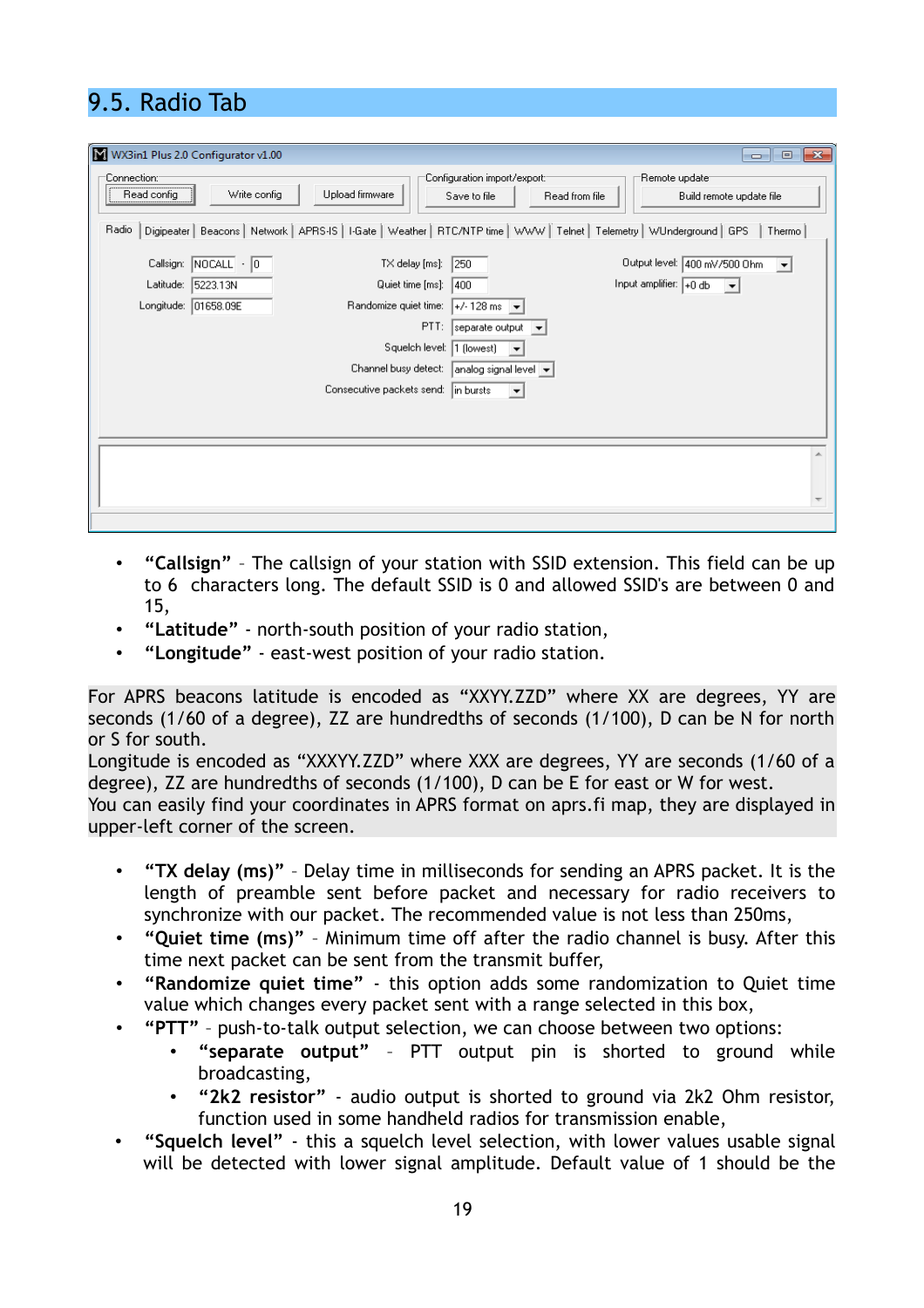best option,

- **"Channel busy detect"** This option selects if channel busy is detected by input signal amplitude (**"analog signal level"**) or with proper packet start detection (**"digital detect"**). The second option allows to work with open-squelch on the radio, but it can lead to some packet collisions. The first option is default and should be used in most cases,
- **"Consecutive packet send"** this option will make your device send all the packets from TX queue one after another without any delays (**"in bursts"**), or with TX delay, Quiet time, and channel busy detection between every packet (**"separately"**). The first one is default and used by most APRS devices,
- **"Output level"** This option selects level of audio output signal from WX3in1 Plus 2.0 to radio,
- **"Input amplifier"** This option selects amplification of input signal from radio to WX3in1 Plus 2.0.

If you are new to APRS or if you are running the device for the first time, you should change Callsign, Latitude and Longitude field to proper values for your station. These fields are important. You should also change PTT option to be compatible with your radio connection. Other options can be left unchanged as default values should work fine.

# 9.6. Digipeater Tab

| WX3in1 Plus 2.0 Configurator v1.00                                                                                                                                                                                                   |                                                                    |                                                                                                                                                                                                 |                                                                                                           | $-x$<br>$\Box$<br>$\Box$                                                                                                                                               |
|--------------------------------------------------------------------------------------------------------------------------------------------------------------------------------------------------------------------------------------|--------------------------------------------------------------------|-------------------------------------------------------------------------------------------------------------------------------------------------------------------------------------------------|-----------------------------------------------------------------------------------------------------------|------------------------------------------------------------------------------------------------------------------------------------------------------------------------|
| Connection:1<br>Read config<br>Write config                                                                                                                                                                                          | Upload firmware                                                    | Configuration import/export:-<br>Save to file                                                                                                                                                   | Read from file                                                                                            | Remote update<br>Build remote update file                                                                                                                              |
| Digipeater   Beacons   Network   APRS-IS   I-Gate   Weather   RTC/NTP time   WWW   Telmet   Telemetry   WUnderground   GPS<br>Radio<br>Common Digipeater settings:=<br>Digipeater on: Yes<br>Duplicate checking [s]:<br>$ 60\rangle$ | =New-N Paradigm PATH filter rules:=<br>Path (n-N):<br>wide<br>lsP. | $N \geq N \leq$ traceable:<br>Yes<br>lNo.<br> No<br>$\blacktriangledown$<br> No<br>$\blacktriangledown$<br> No<br>$\overline{\mathbf{r}}$<br> No<br>▼<br> No<br> No<br>$\overline{\phantom{a}}$ | :CALLSIGN filter rules::<br>active:<br>⊽<br>Callsign:<br>SSID:<br>⊽<br>. I×<br>г<br>п<br>г<br>ш<br>г<br>п | Thermo<br>General rule: Allow all, except below<br>▾▏<br>Callsign:<br>SSID:<br>.  ×<br>.  ×<br>$\cdot$ $\vert$ ×<br>* wildcards are supported in callsign filter rules |
|                                                                                                                                                                                                                                      |                                                                    |                                                                                                                                                                                                 |                                                                                                           |                                                                                                                                                                        |

- **"Digipeater on"** Enables or disables a function of RF APRS packets digipeating,
- **"Duplicate checking (s)"** Time in seconds after which the next packet will be forwarded, if it has the same content as the previous one. This function allows you to ignore stations, which are flooding the network and also to ignore packets which were heard a while before and are heard again after being digipeated by other stations,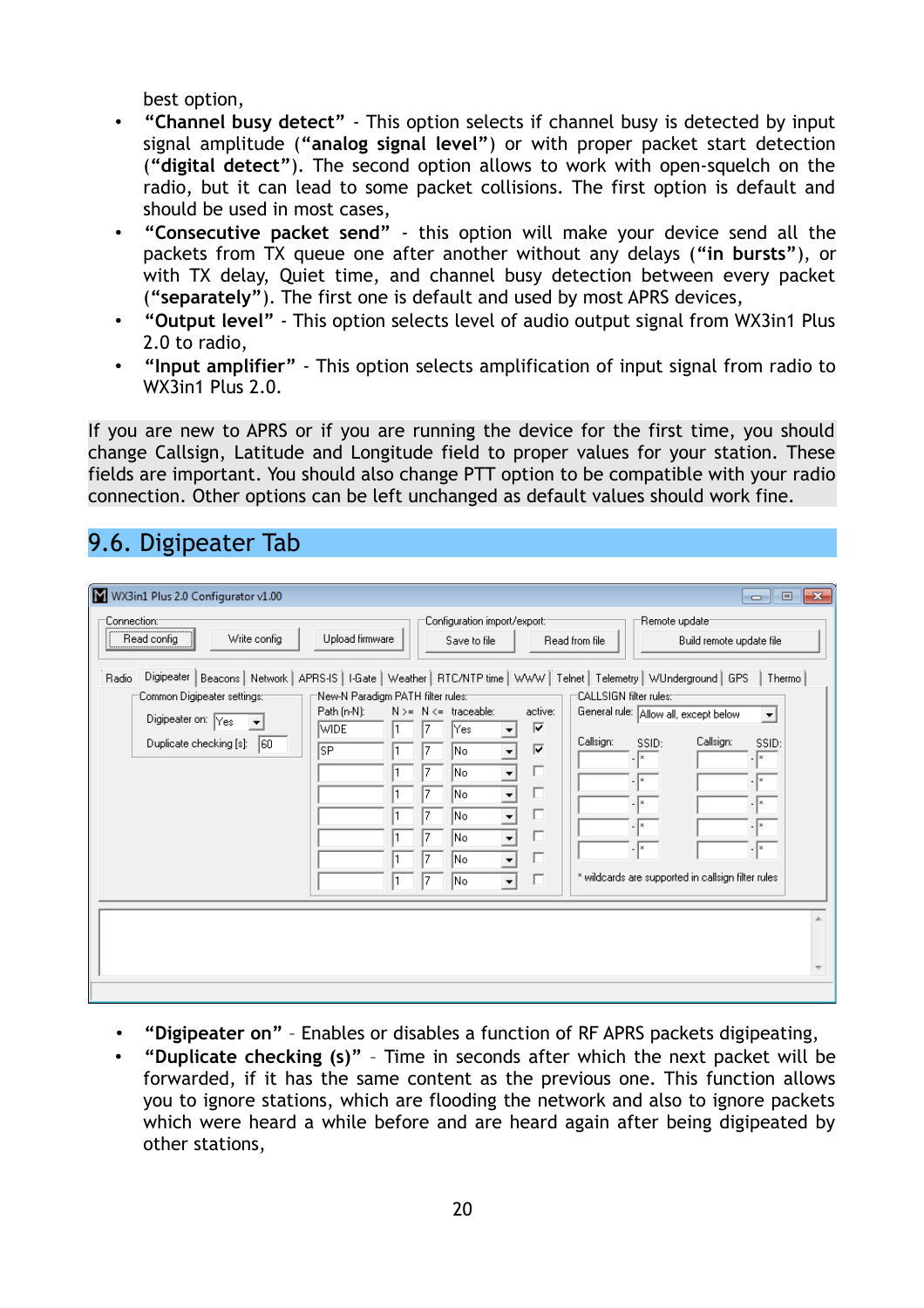- **"New-N Paradigm PATH filter rules"** here you can insert New-N Paradigm paths to be handled by WX3in1 Plus 2.0 digipeater function:
	- **"Path (n-N)"** path name, WIDE, SP, etc.
	- **"N>="** and **"N<="** minimum and maximum N for path to be forwarded, for example WIDEn-N with  $N>=1$  and  $N<=3$  will forward paths: WIDE3-3, WIDE3-2, WIDE3-1, WIDE2-2, WIDE2-1, WIDE1-1,
	- **"traceable"** if Yes, WX3in1 will add its own callsign to the path, if No, it will not do that,
	- **"active"** if not checked, current row will not be active.
- **"CALLSIGN filter rules"** here you can define "black list" (**"General rule:"** set to **"Allow all, except below"** - all callsigns will be digipeated except listed below), or "white list" (**"General rule:"** set to **"Deny all, except below"** - only callsigns listed below will be digipeated).

If you are new to APRS or if you are running the device for the first time, you can leave all the options as default. By default, the device will digipeat all packets with WIDEn-N string in path and also local Polish SPn-N string (if you are not from Poland you can remove SP from the second row, it is placed here as an example of a local New-N path).

### 9.7. Beacons Tab

| WX3in1 Plus 2.0 Configurator v1.00                                                    |                                                                         |                                                                               |                          |                                                     |                                                            |                                                                                       |                                                                                                                                                                              |                                               |                                     |                                                                                                               | $\mathbf{x}$<br>$\Box$<br>$\overline{\phantom{a}}$ |
|---------------------------------------------------------------------------------------|-------------------------------------------------------------------------|-------------------------------------------------------------------------------|--------------------------|-----------------------------------------------------|------------------------------------------------------------|---------------------------------------------------------------------------------------|------------------------------------------------------------------------------------------------------------------------------------------------------------------------------|-----------------------------------------------|-------------------------------------|---------------------------------------------------------------------------------------------------------------|----------------------------------------------------|
| :Connection⊙<br>Read config                                                           |                                                                         |                                                                               | Write config             |                                                     | Upload firmware                                            |                                                                                       |                                                                                                                                                                              | Configuration import/export:1<br>Save to file | Read from file                      | Remote update<br>Build remote update file                                                                     |                                                    |
| Radio                                                                                 | Digipeater                                                              |                                                                               |                          |                                                     |                                                            |                                                                                       |                                                                                                                                                                              |                                               |                                     | Beacons   Network   APRS-IS   I-Gate   Weather   RTC/NTP time   WWW   Telnet   Telemetry   WUnderground   GPS | Thermo                                             |
| Dest:<br>APMI06<br>APMI06<br>APMI06<br>APMI06<br>APMI06<br>APMI06<br>APMI06<br>APMI06 | $\cdot$ 0<br>$\cdot$ 0<br>0 ،<br>0ا∙<br>0ا∙<br>0ا ۱<br>-10<br>$\cdot$ 0 | Path:<br>WIDE2<br>WIDE2<br>WIDE2<br>WIDE2<br>WIDE2<br>WIDE2<br>WIDE2<br>WIDE2 | $-2$<br>2<br>2<br>2<br>2 | RF[min]:<br>15<br>0<br>0<br>٥<br>0<br>Ω<br>10<br>10 | $IS[min]$ :<br>15<br>10<br>10<br>10<br>10<br>10<br>0<br>10 | Enable if:<br> Always<br>Never<br>Never<br>Never<br> Never<br>Never<br>Never<br>Never | ≛<br>$\blacktriangledown$<br>$\blacktriangledown$<br>$\blacktriangledown$<br>$\blacktriangledown$<br>$\blacktriangledown$<br>$\blacktriangledown$<br>$\overline{\mathbf{v}}$ |                                               | Message (empty fields are ignored): | @ <date>z<lat>/<long>-WX3in1Plus2.0 U=<volt>V,T=<temp>C</temp></volt></long></lat></date>                     | Special strings                                    |
|                                                                                       |                                                                         |                                                                               |                          |                                                     |                                                            |                                                                                       |                                                                                                                                                                              |                                               |                                     |                                                                                                               |                                                    |

- **"Dest"** destination field of a beacon packet. It would be best to leave it default which will allow your device to be recognized as WX3in1 Plus 2.0 (and added to working stations callsign list on my webpage),
- **"Path"** APRS path (default value of WIDE2-2 will allow your device to be digipeated by most nearby digipeaters), if you leave this field empty, beacon will be sent without path,
- **"RF[min]"** beacon transmit rate to RF (expressed in minutes), beacon will not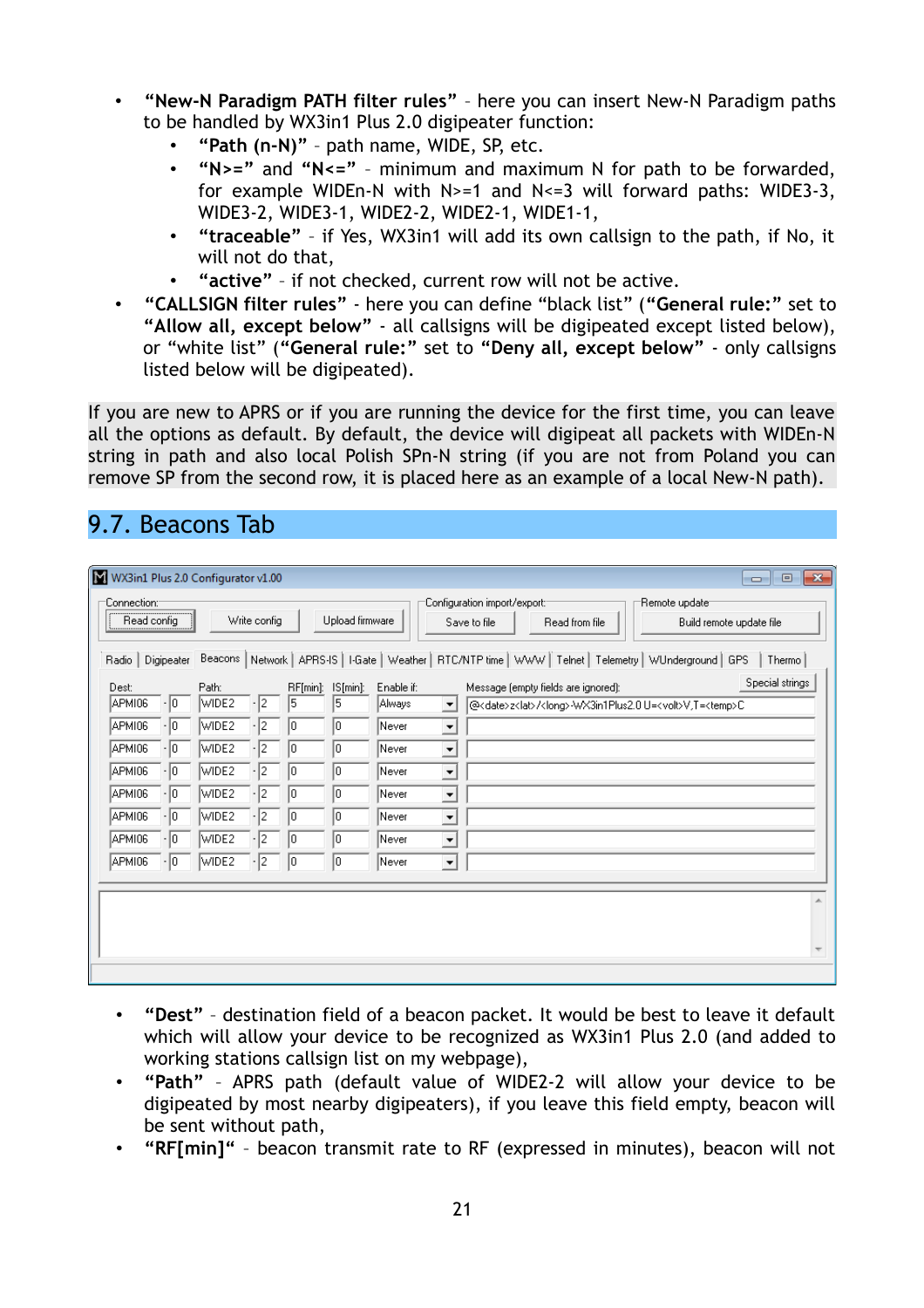be sent if this field is set to 0,

- **"IS[min]"** beacon transmit rate to APRS-IS (expressed in minutes), beacon will not be sent if this field is set to 0,
- **"Message"** APRS packet information field content. Beacon will not be sent if this field is left empty.

To properly generate a message field structure, please read the information on the APRS packet format. I recommend the website of the Polish APRS Group's founder Andrew Bartosz SP3LYR, where all is nicely described (in Polish): http://www.aprs.pl.

Example beacon packet:

@<date>z<lat>/<long>-WX3in1Plus2.0 U=<volt>V,T=<temp>C

- @ APRS data ID,
- <date>z time and date in the format DDHHMM (day/hour/minute),
- <lat>/<long> station latitude and longitude,
- ...<sup>-"</sup> together with "/" sign between <lat> and <long> defines a station symbol (House in this example), please refer to the table of symbols at http://aprs.pl/ikony.htm,
- WX3in1Plus2.0 U=<volt>V,T=<temp>C beacon information field, <volt> will be replaced with input voltage reading, <temp> will be replaced with temperature from external temperature sensor.

As you can see in the above example, WX3in1 Plus 2.0 allows to use some special strings, which are automatically replaced with corresponding values:

- <date> inserts current date in DDHHMM (day/hour/minute) format,
- <lat> inserts your stations latitude defined in "Radio" Tab,
- <long> inserts your stations longitude defined in "Radio" Tab,
- <gpslat> inserts latitude received from GPS,
- <gpslong> inserts longitude received from GPS,
- <gpsdate> inserts time received from GPS in format: DDHHMM,
- <volt> inserts measured input voltage,
- <temp> inserts temperature from rear panel thermometer input.

After inserting corresponding values example beacon packet will look for example like that:

@100214z5221.60N/01653.63E-WX3in1Plus2.0 U=12.1V,T=21.0C

Important note: I sometimes see that users try to replace special <date>, <lat>, <long>, <volt> strings with direct values. You don't need to do that. If you set for example "<date>" string in your beacon, current date will be placed instead of this string. The same for "<lat>", "<long>", and "<volt>".

If you are new to APRS or if you are running the device for the first time, you can leave all the options as default. By default, the device will send standard beacon packet with time, latitude, longitude and current voltage reading both to RF and APRS-IS every 5 minutes. It should make your station appear on the map on aprs.fi.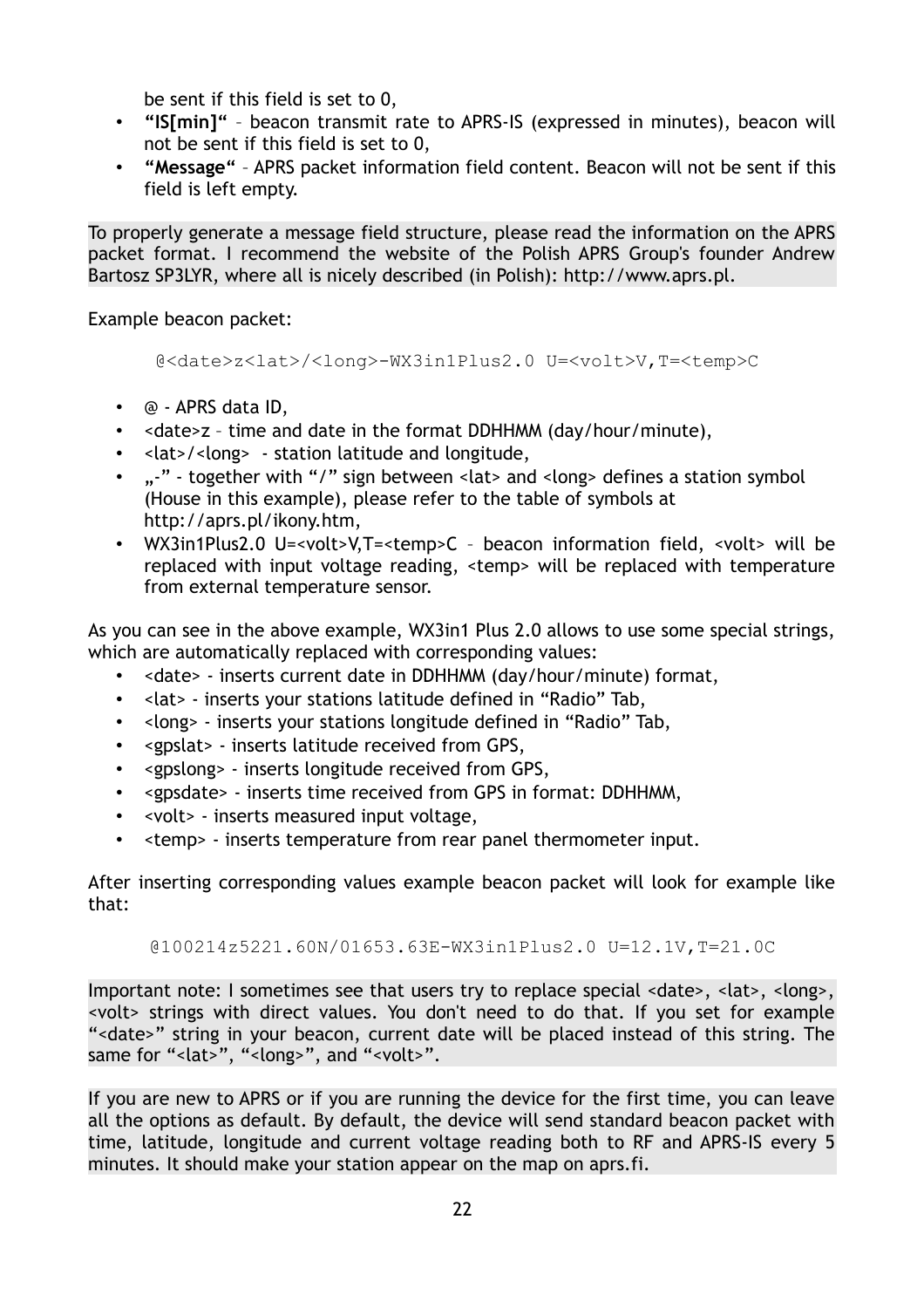# 9.8. Network Tab

| W WX3in1 Plus 2.0 Configurator v1.00                                                                                                                                            | $\ x\ $<br>$\Box$ e |
|---------------------------------------------------------------------------------------------------------------------------------------------------------------------------------|---------------------|
| Configuration import/export:=<br>"Remote update"<br>Connection:<br>Write config<br>Upload firmware<br>Read config<br>Save to file<br>Read from file<br>Build remote update file |                     |
| Radio   Digipeater   Beacons Network   APRS-IS   I-Gate   Weather   RTC/NTP time   WWW   Telnet   Telemetry   WUnderground   GPS                                                | Thermo              |
| IP Address:<br>192<br>168<br> 2 <br>12<br>IP Mask:<br>255<br>255<br>255<br>10<br>Gateway:<br>192<br>168<br>12<br>DNS:<br>192<br>168<br>12                                       |                     |
|                                                                                                                                                                                 |                     |
|                                                                                                                                                                                 |                     |

- **"IP Address"** IP address of your WX3in1 Plus 2.0 device, you should select a free IP address from your local network,
- **"IP Mask"** subnet mask of your local network,
- **"Gateway"** IP address of your network router or other device which provides internet access on your local network,
- **"DNS"** this should be your internet provider's domain name server address, in most situations you can also use your routers IP address, as most routers do DNS query relaying.

Above network settings must be changed to match you local network and internet configuration.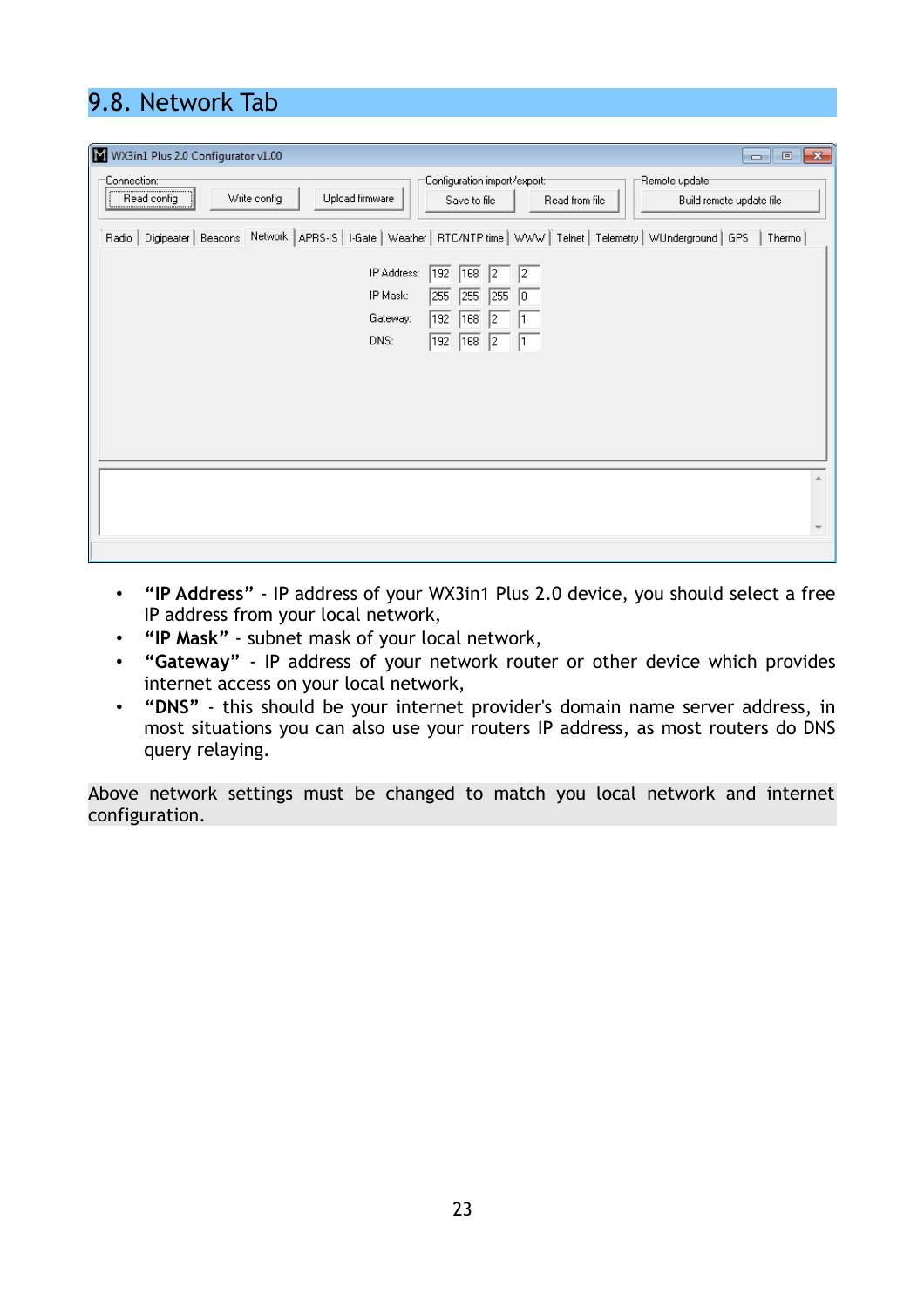# 9.9. APRS-IS Tab

| W WX3in1 Plus 2.0 Configurator v1.00<br>$\Box$<br>$\qquad \qquad$                                                                                                                                                                                                                                                                                                                                                                                                                                        | $-x$ |
|----------------------------------------------------------------------------------------------------------------------------------------------------------------------------------------------------------------------------------------------------------------------------------------------------------------------------------------------------------------------------------------------------------------------------------------------------------------------------------------------------------|------|
| Configuration import/export:1<br>Remote update<br>:Connection<br>Write config<br>Upload firmware<br>Read config<br>Read from file<br>Save to file<br>Build remote update file                                                                                                                                                                                                                                                                                                                            |      |
| Digipeater   Beacons   Network   APRS-IS   I-Gate   Weather   RTC/NTP time   WWW   Telnet   Telemetry   WUnderground   GPS<br>Thermo<br>Radio                                                                                                                                                                                                                                                                                                                                                            |      |
| APRS-IS servers:<br>Port:<br>APRS-IS login:<br>Server 1:<br>14580<br>Username:<br>poland.aprs2.net<br> nocall<br>Server 2:<br>14580<br>12345<br>Password:<br>14580<br>Server 3:<br>Inactivity reconnect timeout $[m]$ : $ 3 $<br>APRS-IS server filter settings:<br>m/40<br>Note that filter settings affect the amount and type of packets gated from APRS-IS to RF based on I-Gate Tab. Use with caution.<br>Please refer to filter settings description at: http://www.aprs-is.net/javAPRSFilter.aspx |      |
|                                                                                                                                                                                                                                                                                                                                                                                                                                                                                                          |      |
|                                                                                                                                                                                                                                                                                                                                                                                                                                                                                                          |      |

- **"APRS-IS servers"** domain names or IP addresses of APRS-IS server which should be connected by WX3in1 Plus 2.0, APRS Tier 2 Network servers can be found on this page: [http://www.aprs2.net/serverstats.php.](http://www.aprs2.net/serverstats.php)
- **"APRS-IS port"** IP ports of APRS-IS servers, in most cases default port 14580 should work fine.
- **"APRS-IS login username"** this should be your callsign with ssid, the same as on Radio Tab,
- **"APRS-IS login password"** this should be a password for your callsign, passwords should be generated by your APRS-IS server sysop,
- **"Inactivity reconnect timeout [m]"** this field defines the amount of time after which WX3in1 Plus 2.0 will try to reconnect to APRS-IS server. Most APRS-IS servers send "keepalive" string every few tens of seconds so in case of no data received for a longer time we can assume that something gone wrong with the connection. Default value of 1 minute should work fine but it can be increased in case of frequent reconnects.
- **"APRS-IS server filter settings"** this is a filter setting string which is sent to APRS-IS server after logging and it tells the server which packets you want to receive from it. Default value of "m/40" tells the server to send all posits, objects from stations within 40 km radious. Messages addressed to these stations will also be received from the server.

APRS-IS server filter setting may be potentially dangerous if you are not sure what you are doing. Please avoid changing filter to a very wide setting to avoid being flooded with packets from APRS-IS server. All packets received from APRS-IS are then processed according to "I-Gate" Tab settings and they can be forwarded to RF as "third-party packets".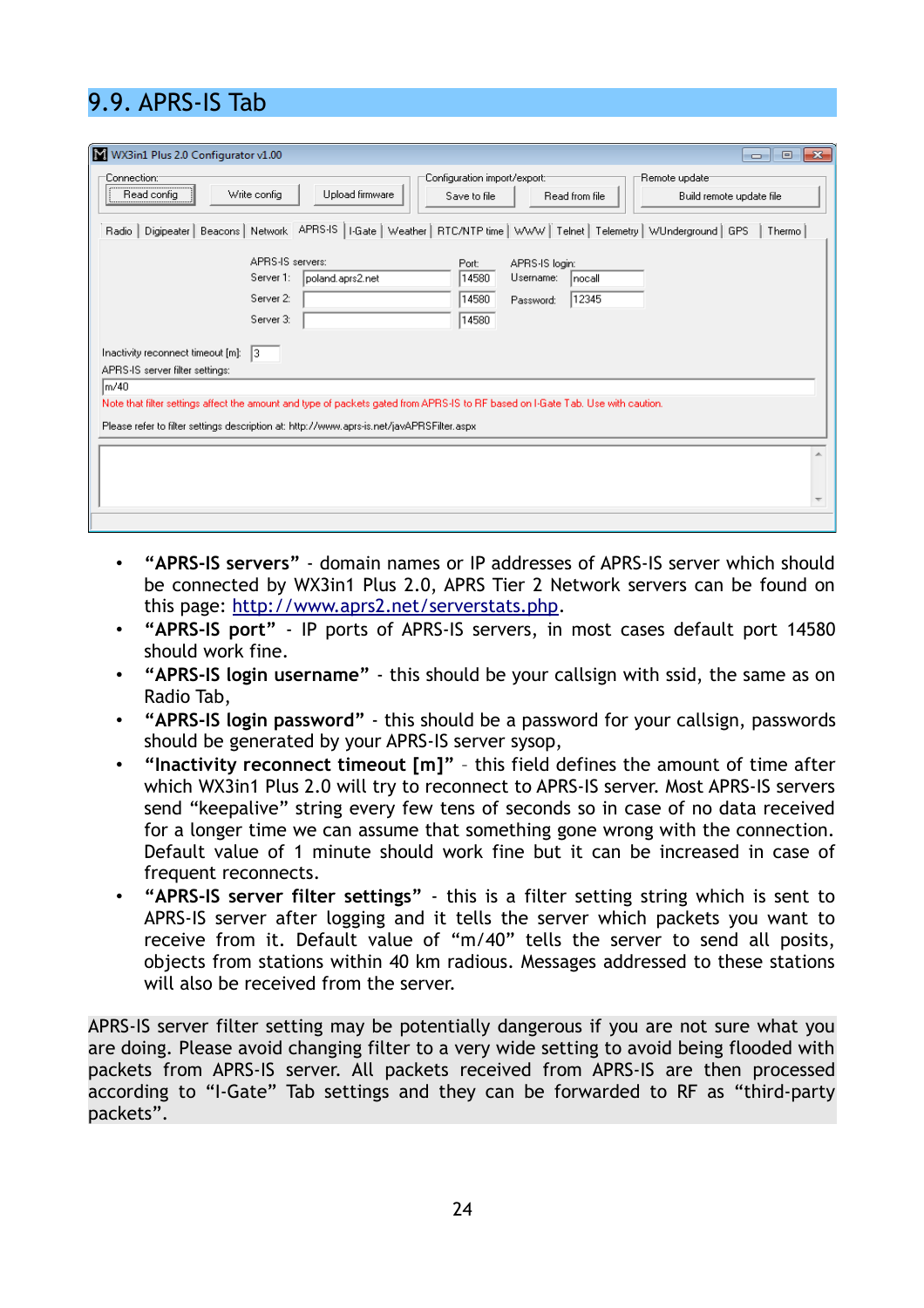# 9.10. I-Gate Tab

| WX3in1 Plus 2.0 Configurator v1.00<br>:Connection⊙<br>Write config<br>Read config<br>Digipeater   Beacons   Network   APRS-IS<br>Radio  <br>'Common I-Gate settings::<br>APRS-IS heard buffer timeout [m]: 30<br>APRS-IS to RF dest: APMI06<br>$-10$ | :Configuration import/export<br>Upload firmware<br>Save to file<br>"RF packets to APRS-IS gateway:<br>Gate RF packets to APRS-IS: Yes<br>$\overline{\phantom{a}}$<br>APRS-IS messages to local RF gateway:"<br>Gate messages to local RF: $\frac{1}{2}$ Yes $\frac{1}{2}$<br>Message path: WIDE2<br>Local RF heard max. digi-hops: 2<br>Local RF heard buffer timeout [m]: 30 | $\Box$<br>-23<br>$\Box$<br>Remote update<br>Read from file<br>Build remote update file<br>I-Gate   Weather   RTC/NTP time   WWW   Telnet   Telemetry   WUnderground   GPS<br>Thermo<br>APRS-IS packets to RF filter::<br>Gate non-message packets to RF: $\left  \mathsf{Yes} \right  \rightarrow \right $<br>Non-message path: WIDE2<br>Gate if source station heard via RF: No<br>$\vert \cdot \vert$<br>RF heard buffer timeout [m]: 60<br>Max. packets per 1 / 2 / 3 min: 6<br> 9 12<br>Filter setup |
|------------------------------------------------------------------------------------------------------------------------------------------------------------------------------------------------------------------------------------------------------|-------------------------------------------------------------------------------------------------------------------------------------------------------------------------------------------------------------------------------------------------------------------------------------------------------------------------------------------------------------------------------|----------------------------------------------------------------------------------------------------------------------------------------------------------------------------------------------------------------------------------------------------------------------------------------------------------------------------------------------------------------------------------------------------------------------------------------------------------------------------------------------------------|
|                                                                                                                                                                                                                                                      |                                                                                                                                                                                                                                                                                                                                                                               |                                                                                                                                                                                                                                                                                                                                                                                                                                                                                                          |

Please note that below we will call packets of "message" type as "message packets" or "messages" and all other packets as "non-message" packets.

- **"Common I-Gate settings",**
	- **"APRS-IS heard buffer timeout [m]"** determines the time (in minutes) after which callsigns of stations heard from APRS-IS server are removed from the "APRS-IS heard" buffer.

We need to store callsigns of stations heard from APRS-IS because:

1) Message packets addressed to these stations should not be forwarded from APRS-IS to RF (it is assumed that if a stations was heard from APRS-IS, then it has an internet connection so it has already received this message packet directly from APRS-IS and it is not necessary to forward it to RF),

- **"APRS-IS to RF dest"** default destination field applied to all packets forwarded from APRS-IS to RF,
- **"RF packets to APRS-IS gateway"**,
	- **"Gate RF packets to APRS-IS"** if enabled, device will forward all packets received from RF to APRS-IS,
- **"APRS-IS messages to local RF gateway"**,
	- **"Gate messages to local RF"** in enabled, device will forward message packets to stations heard in local RF,
	- **"Message path"** default path applied to message packets forwarded from APRS-IS to RF,
	- **"Local RF heard max. digi-hops"** stations which packets were received after being digipeated by numer of digipeaters not higher than defined in this field, will be considered as stations in local RF,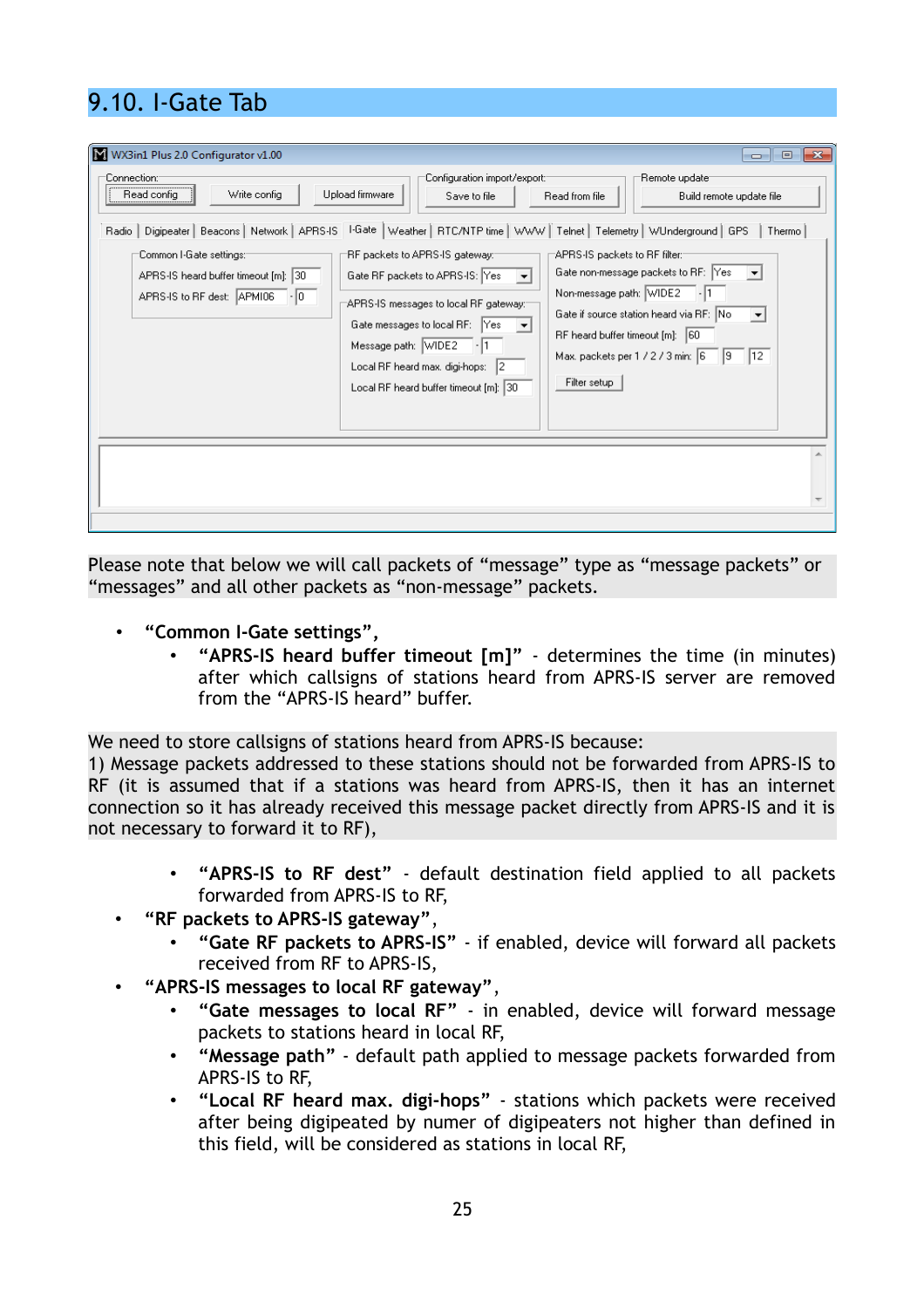• **"Local RF heard buffer timeout [m]"** - determines the time (in minutes) after which stations heard from local RF are removed from the "local RF heard" buffer.

Difference between local RF heard buffer and RF heard buffer is that:

1) Local RF heard buffer stores station callsigns heard within limited number of digihops,

2) RF buffer stores all other station callsigns heard from RF.

Local RF heard stations can be recipients of messages because they are located nearby, and RF heard stations can't be recipients of messages because, although heard from RF, they are located too far.

We need to store callsigns of stations heard from local RF because:

1) Only these stations can be recipients of message packets.

2) When a message packet sender is heard by our station from local RF, then its message shouldn't be forwarded from APRS-IS to RF (because we heard this station before from local RF so it is somewhere nearby and probably has already sent the same message packet directly to RF).

- **"APRS-IS packets to RF filter"**,
	- **"Gate non-message packets to RF"** if enabled, non-message packets will be forwarded from APRS-IS to RF based on a filter rules discussed below,
	- **"Non-message path"** default path applied to non-message packets forwarded from APRS-IS to RF,
	- **"Gate if source station heard via RF"** if enabled, the device will forward packets from APRS-IS to RF even if source station was heard on RF. Should be disabled,
	- **"RF heard buffer timeout [m]"** determines the time (in minutes) after which stations heard from RF are removed from the "RF heard" buffer.

We need to store callsigns of stations heard from RF because:

1) If a station is heard from RF and "Gate if source station heard via RF" is disabled, then non-message packets from such station will not be forwarded from APRS-IS to RF. 2) When a message packet sender is heard by our station from RF, then its message shouldn't be forwarded from APRS-IS to RF (because we heard this station before from RF so it is somewhere nearby and probably has already sent the same message packet directly to RF).

- **"Max. packets per 1 / 2 / 3 min"** maximum number of packets forwarded from APRS-IS to RF in 1 / 2 / 3 min time periods. This option limits number of packets forwarded from APRS-IS to RF to prevent channel abuse.
- **"Filter setup"** this is a filter for non-message packets sent from APRS-IS to RF. By default all packets are denied. Then filter entries are processed from first to last field checking for allowed packet type and station. Possible entry types are:
	- Not used this field will be skipped,
	- Allow all all packets will be allowed from station defined in callsign/ssid fields,
	- Deny all all packets will be denied from stations defined in callsign/ssid fields,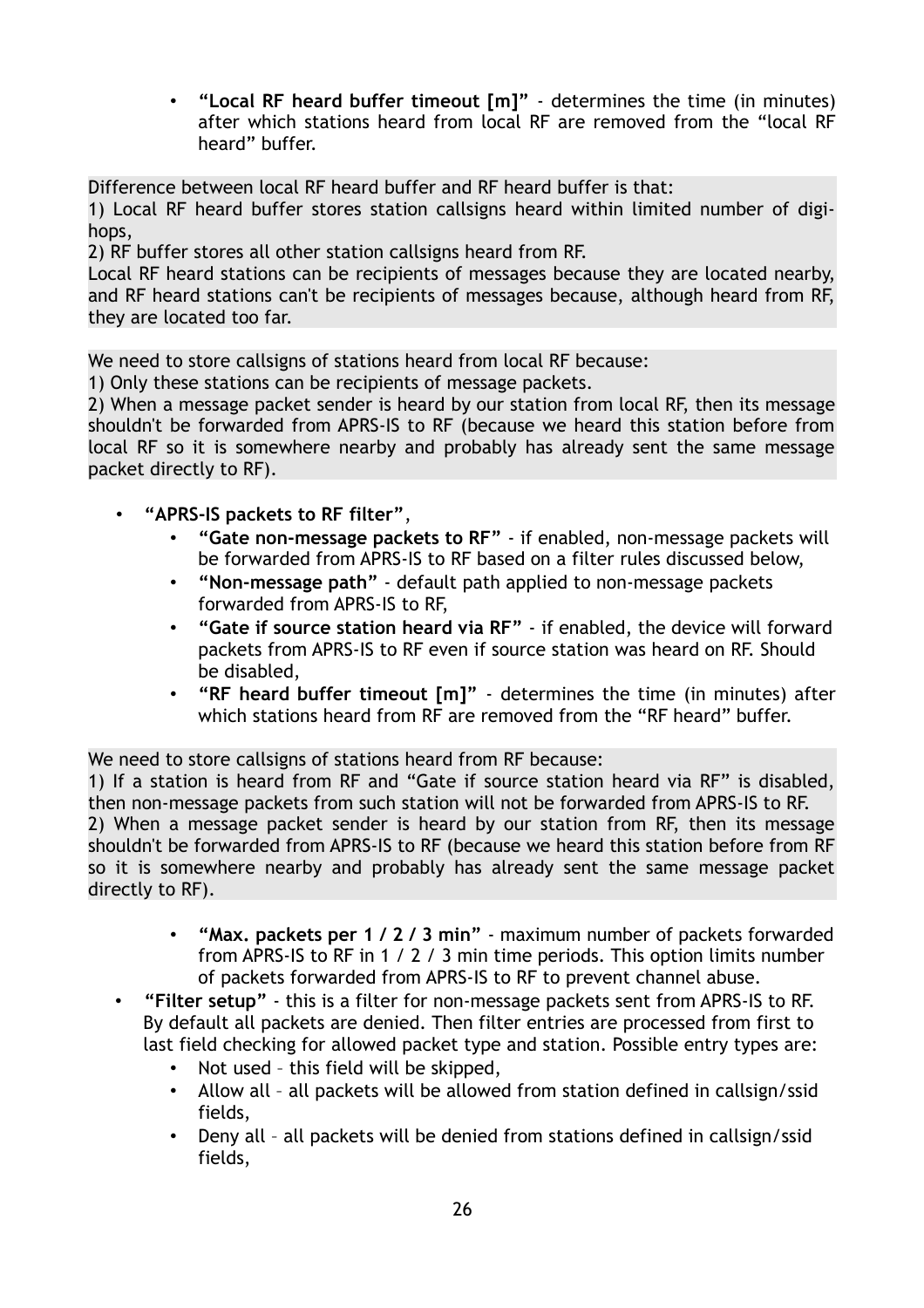- Beacons beacon type packets starting with '!', '/', '=', '@' symbols from stations defined In callsign/ssid fields,
- Destination all packets with destination field defined in callsign/ssid fields,
- Telemetry all telemetry parameters message packets (PARM, UNIT, EQNS, BITS) from station defined in callsign/ssid fields.

Please remember that packets processed through above filter must first be received from APRS-IS server. Therefore you should also use "APRS-IS server filter settings" string (in APRS-IS Tab, default "m/40" should be good for initial tests) to tell APRS-IS server that you want to receive anything.

APRS-IS to RF forwarding is a complicated topic. All above settings were introduced to allow balanced and limited forwarding because RF capacity is much narrower than internet and shouldn't be overflowed with unnecessary traffic. Default setting of this Tab will allow you to forward everything from RF to APRS-IS (not dangerous) and forward messages from APRS-IS to local RF stations (shouldn't generate a lot of traffic). Other packets will not be forwarded from APRS-IS to RF.

## 9.11. Weather Tab

| W WX3in1 Plus 2.0 Configurator v1.00<br>$-x$<br>$\Box$<br>- 1                                                                                                                    |  |
|----------------------------------------------------------------------------------------------------------------------------------------------------------------------------------|--|
| Connection:-<br>Configuration import/export:-<br>"Remote update"<br>Read config<br>Write config<br>Upload firmware<br>Save to file<br>Read from file<br>Build remote update file |  |
| Digipeater   Beacons   Network   APRS-IS   I-Gate Weather   RTC/NTP time   WWW   Telnet   Telemetry   WUnderground   GPS<br>Thermo<br>Radio                                      |  |
| Weather station:<br>WS-2300                                                                                                                                                      |  |
| Dest:<br>RF[min]: IS[min]:<br>Path:<br>Comment:<br>Weather report: APMI06<br>$\cdot$ 2<br>5<br>$\cdot$ 0<br>5<br>WIDE2<br>WX3in1 weather                                         |  |
|                                                                                                                                                                                  |  |
|                                                                                                                                                                                  |  |
|                                                                                                                                                                                  |  |

- **"Weather station"** weather station type selection box,
- **"Dest"** destination field of a weather report.
- **"Path"** APRS path (default value of WIDE2-2 will allow your device to be digipeated by most nearby digipeaters), if you leave this field empty, weather report will be sent without path,
- **"RF[min]"** weather report transmit rate to RF (expressed in minutes), report will not be sent if this field is set to 0,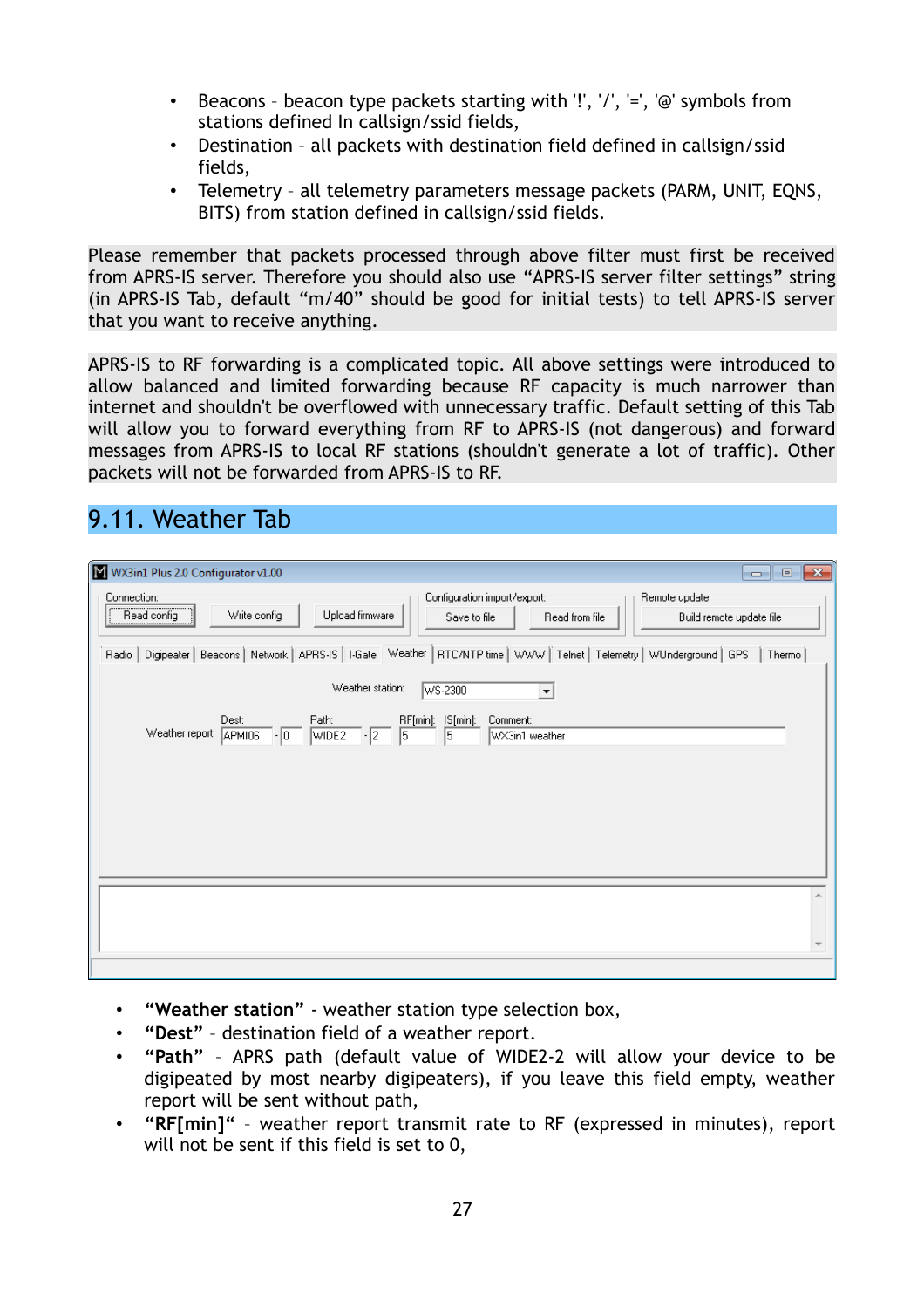- **"IS[min]"** weather report transmit rate to APRS-IS (expressed in minutes), report will not be sent if this field is set to 0,
- **"Comment"** This is a short comment which will be appended at the end of weather report.

### 9.12. RTC/NTP Tab

| WX3in1 Plus 2.0 Configurator v1.00<br>$\Box$ X<br>$\overline{\phantom{a}}$                                                                                                    |
|-------------------------------------------------------------------------------------------------------------------------------------------------------------------------------|
| Configuration import/export:<br>Remote update<br>Connection:⊤<br>Upload firmware<br>Write config<br>Read config<br>Read from file<br>Build remote update file<br>Save to file |
| Radio   Digipeater   Beacons   Network   APRS-IS   I-Gate   Weather RTC/NTP time   WWW   Telnet   Telemetry   WUnderground   GPS<br>Thermo                                    |
| □ Upload PC system time on config write                                                                                                                                       |
| Day: $\boxed{20}$<br>Year:<br>Month: 1<br> 2014                                                                                                                               |
| Hour:<br>Minute: 20<br>4                                                                                                                                                      |
| $\nabla$ Use NTP server                                                                                                                                                       |
| NTP server: 0.pl.pool.ntp.org                                                                                                                                                 |
|                                                                                                                                                                               |
|                                                                                                                                                                               |
| Internal Real Time Clock is updated when the device exits config mode and enters normal mode. To get exact time please change to normal mode quickly after<br>config write.   |
|                                                                                                                                                                               |
|                                                                                                                                                                               |
|                                                                                                                                                                               |
|                                                                                                                                                                               |
|                                                                                                                                                                               |

- **"Upload PC system time on config write"** if this option is selected, application will ignore date and time fields visible below and will upload your PC system time on configuration write,
- **"Year", "Month", "Day", "Hour", "Minute"** user-defined date and time for WX3in1 Plus 2.0,
- **"Use NTP server"** of this option is selected, WX3in1 Plus 2.0 will periodically connect to defined network time server and will synchronize its clock,
- **"NTP server"** domain name or IP of network time server, in some cases this can also be your router's IP, if NTP option is active on your local network router.

Internal Real Time Clock is updated when the device exits config mode and enters normal mode. To get exact time please reboot your unit to normal mode quickly after config write.

If you enable "Use NTP server" option, time will be updated from Network Time Protocol server on the internet.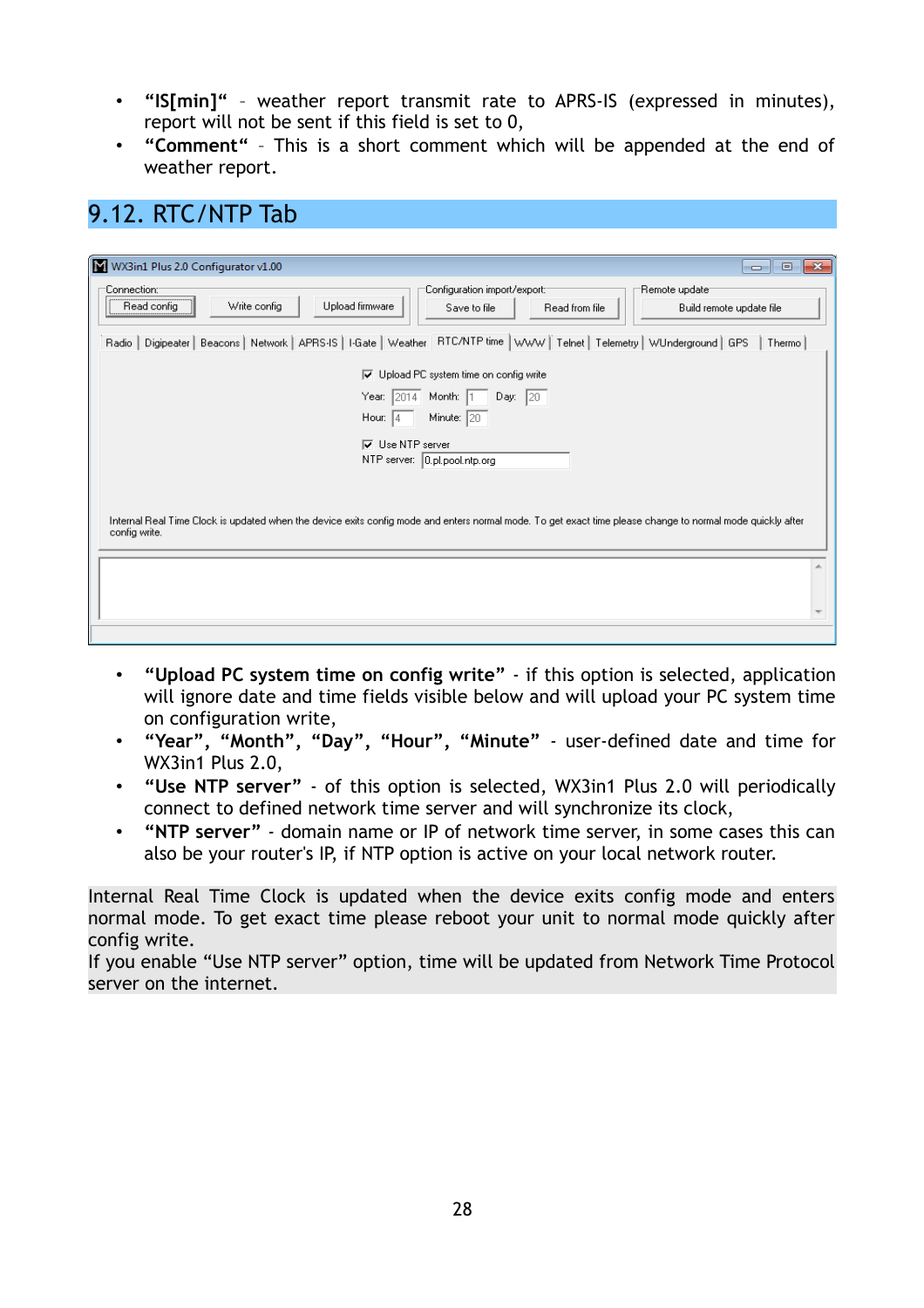# 9.13. WWW Tab

| W WX3in1 Plus 2.0 Configurator v1.00<br>$\mathbf{x}$<br>$\blacksquare$ $\blacksquare$                                                                                            |
|----------------------------------------------------------------------------------------------------------------------------------------------------------------------------------|
| Configuration import/export:-<br>"Remote update"<br>:Connection⊙<br>Write config<br>Upload firmware<br>Read config<br>Read from file<br>Build remote update file<br>Save to file |
| Radio   Digipeater   Beacons   Network   APRS-IS   I-Gate   Weather   RTC/NTP time   WWW   Telnet   Telemetry   WUnderground   GPS<br>Thermo                                     |
| WWW user: [<br>admin<br>WWW password: admin<br>WWW port: 80                                                                                                                      |
|                                                                                                                                                                                  |
|                                                                                                                                                                                  |

- **"WWW user"** username to access your WX3in1 Plus 2.0 web service,
- **"WWW password"** password to access your WX3in1 Plus 2.0 web service,
- **"WWW port"** web service IP port number.

To access your WX3in1 Plus 2.0 web service you should use a web browser and connect to WX3in1 Plus 2.0 IP address defined in Network Tab. For example, to connect to a device with IP address of 192.168.2.2 you should write<http://192.168.2.2/>in your web browser address field.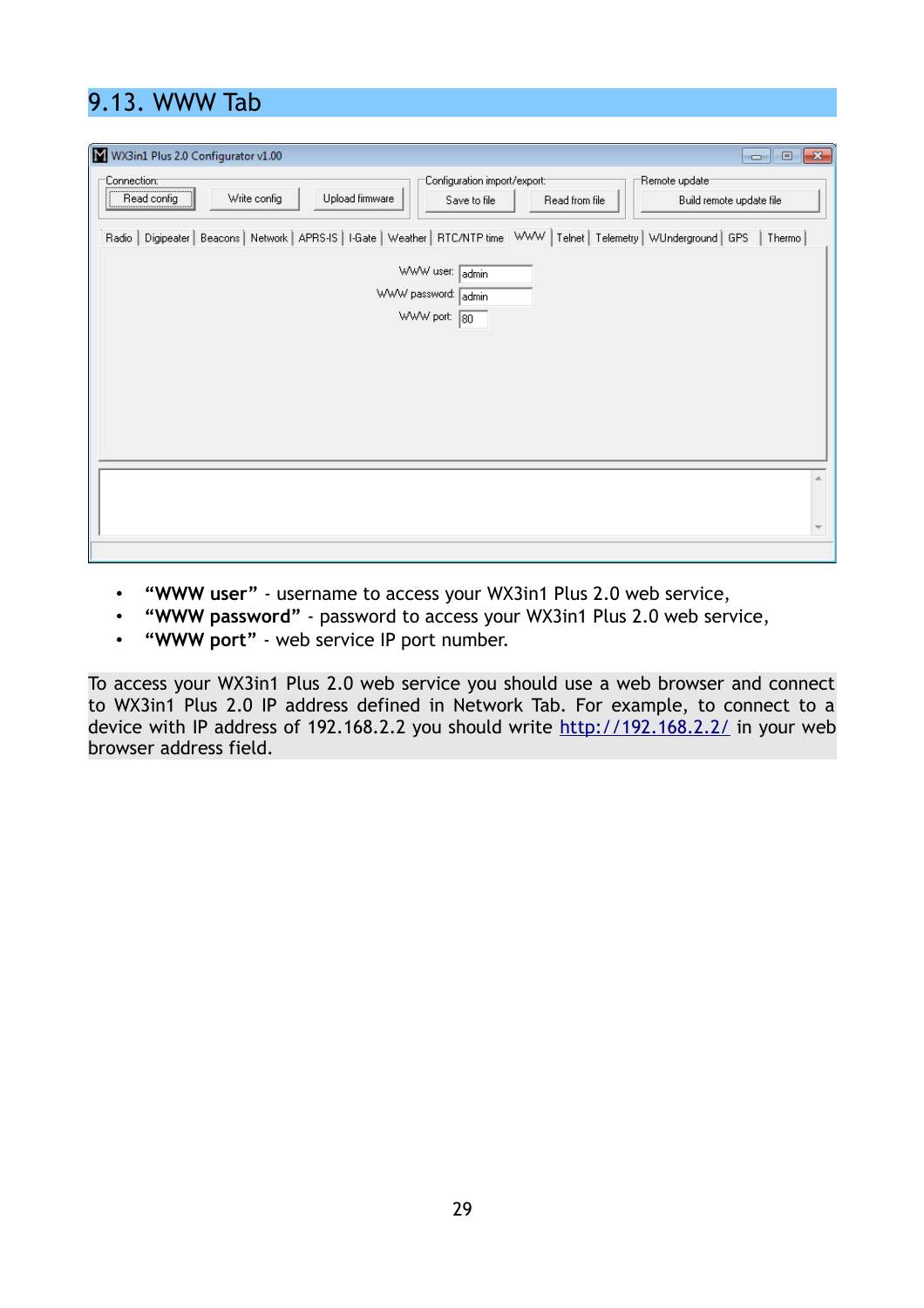# 9.14. Telnet Tab

| W WX3in1 Plus 2.0 Configurator v1.00<br>$-x$<br>$\Box$<br>$\overline{\phantom{a}}$                                                                                                                                                                                                                                                                                                                                                                                                                                                                                             |
|--------------------------------------------------------------------------------------------------------------------------------------------------------------------------------------------------------------------------------------------------------------------------------------------------------------------------------------------------------------------------------------------------------------------------------------------------------------------------------------------------------------------------------------------------------------------------------|
| Configuration import/export:1<br>Remote update<br>:Connection⊙<br>Write config<br>Upload firmware<br>Read config<br>Save to file<br>Read from file<br>Build remote update file                                                                                                                                                                                                                                                                                                                                                                                                 |
| Digipeater   Beacons   Network   APRS-IS   I-Gate   Weather   RTC/NTP time   WWW   Telnet   Telemetry   WUnderground   GPS<br>Thermo<br>Radio                                                                                                                                                                                                                                                                                                                                                                                                                                  |
| Telnet user:<br>admin<br>Telnet password:<br>admin<br>Telnet port:<br> 23 <br>Telnet debug messages (default state after connect):-<br>APRS-IS:<br>NTP:<br>RF: Enabled<br>Weather: Disabled<br>Disabled<br>Enabled<br>$\overline{\phantom{a}}$<br>DNS:<br>AX.25: Enabled<br>Wunderground:<br>APRS-IS msgs: Disabled<br>$\overline{\phantom{a}}$<br>Enabled<br>Enabled<br>$\overline{\phantom{0}}$<br>$\overline{\phantom{a}}$<br>GPS: Disabled<br>Telemetry: Disabled<br>Digi:<br>Thermometer: Enabled<br>$\mathbf{r}$<br>$\vert \cdot \vert$<br>Enabled<br>$\vert$<br>$\vert$ |
|                                                                                                                                                                                                                                                                                                                                                                                                                                                                                                                                                                                |
|                                                                                                                                                                                                                                                                                                                                                                                                                                                                                                                                                                                |

- **"Telnet user"** username to access your WX3in1 Plus 2.0 telnet service,
- **"Telnet password"** password to access your WX3in1 Plus 2.0 telnet service,
- **"Telnet port"** telnet IP port number,
- **"Telnet debug messages"** options in this group allow to select which telnet debug messages are on by default every time you connect to you WX3in1 Plus 2.0 with telnet terminal.

Telnet access can be very useful for debugging of your WX3in1 Plus 2.0 configuration and the whole installation. Skilled user can resolve most problems by analyzing debug messages sent by WX3in1 Plus 2.0 in a fashion similar to Linux system log. Recommended telnet client is Putty, a free implementation of terminal for Windows and Linux platforms: [http://www.chiark.greenend.org.uk/~sgtatham/putty/.](http://www.chiark.greenend.org.uk/~sgtatham/putty/)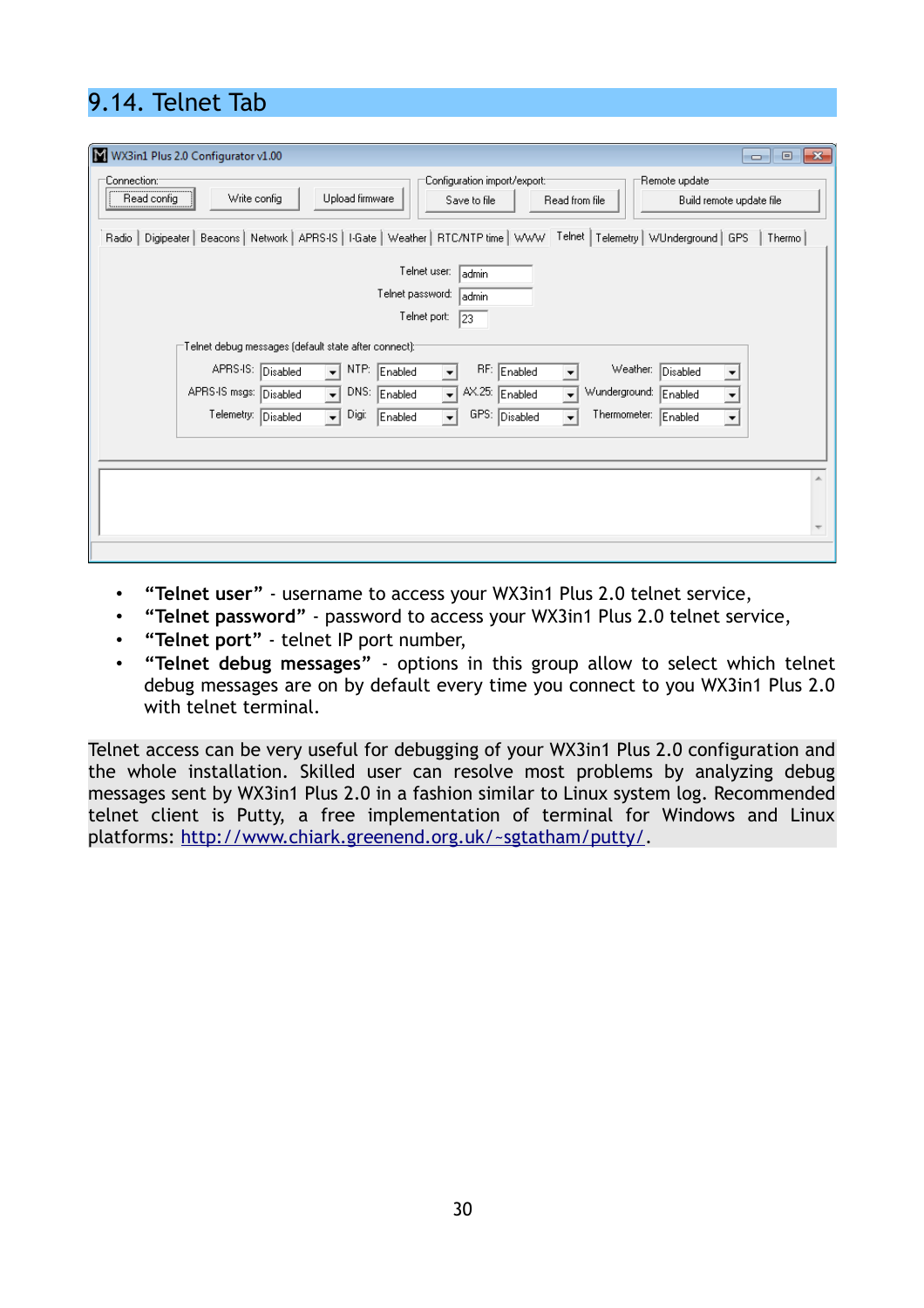# 9.15. Telemetry reports Tab

| WX3in1 Plus 2.0 Configurator v1.00<br>$\Box$<br>$\qquad \qquad \qquad$                                                                                                                                                                                                                                                                                                                                                                                                                                                                                                                             | $-x$ |  |  |
|----------------------------------------------------------------------------------------------------------------------------------------------------------------------------------------------------------------------------------------------------------------------------------------------------------------------------------------------------------------------------------------------------------------------------------------------------------------------------------------------------------------------------------------------------------------------------------------------------|------|--|--|
| Configuration import/export:<br>Remote update<br>:Connection<br>Write config<br>Upload firmware<br>Read config<br>Read from file<br>Save to file<br>Build remote update file                                                                                                                                                                                                                                                                                                                                                                                                                       |      |  |  |
| Radio   Digipeater   Beacons   Network   APRS-IS   I-Gate   Weather   RTC/NTP time   WWW   Telnet Telemetry   WUnderground   GPS<br>Thermo<br>Analog channels   Digital channels 1-4   Digital channels 5-8   WXBits outputs<br>Report settings                                                                                                                                                                                                                                                                                                                                                    |      |  |  |
| Dest:<br>Path:<br>RF[min]: IS[min]:<br>Telemetry parameters:<br>APMI06<br>WIDE2<br>15<br>15<br>12<br>$\cdot$  0<br>Telemetry data:<br>15<br>APMI06<br>5<br>WIDE2<br>10<br>Telemetry project title:<br>Telemetry test<br>WXTelemetry module (analog): Disabled<br>First telemetry data packet delay [min]:<br>160<br>Telemetry reports:<br>WXBits module (digital): Disabled<br>Disabled<br>$\blacktriangledown$<br>Please refer to APRS protocol reference v1.0.1, chapter 13, for more info about telemetry reports, messages, and protocol limitations ("aprs protocol reference" in<br>google). |      |  |  |
|                                                                                                                                                                                                                                                                                                                                                                                                                                                                                                                                                                                                    |      |  |  |

**"Report settings"** Tab:

- **"Telemetry parameters"** this group of fields defines settings of PARM, UNIT, EQNS, and BITS parameter packets which describe the telemetry data sent by the device,
	- **"Dest"** destination field of a telemetry parameters packet.
	- **"Path"** APRS path (default value of WIDE2-2 will allow your device to be digipeated by most nearby digipeaters), if you leave this field empty, packet will be sent without path,
	- **"RF[min]"** telemetry parameters packet transmit rate to RF (expressed in minutes), packet will not be sent if this field is set to 0,
	- **"IS[min]"** telemetry parameters packet transmit rate to APRS-IS (expressed in minutes), packet will not be sent if this field is set to 0,
- **"Telemetry data"** this group of fields defines settings telemetry data reports,
	- **"Dest"** destination field of a telemetry data packet.
	- **"Path"** APRS path (default value of WIDE2-2 will allow your device to be digipeated by most nearby digipeaters), if you leave this field empty, packet will be sent without path,
	- **"RF[min]"** telemetry data packet transmit rate to RF (expressed in minutes), packet will not be sent if this field is set to 0,
	- **"IS[min]"** telemetry data packet transmit rate to APRS-IS (expressed in minutes), packet will not be sent if this field is set to 0,
- **"Telemetry project title"** this is a project name associated with the telemetry station, sent in BITS message,
- "First telemetry data packet delay [min]" delay for the first telemetry data packet, it allows to gather data (especially for 10-min and 60-min report) after device power-up.
- **"Telemetry reports"** if disabled, no telemetry description messages or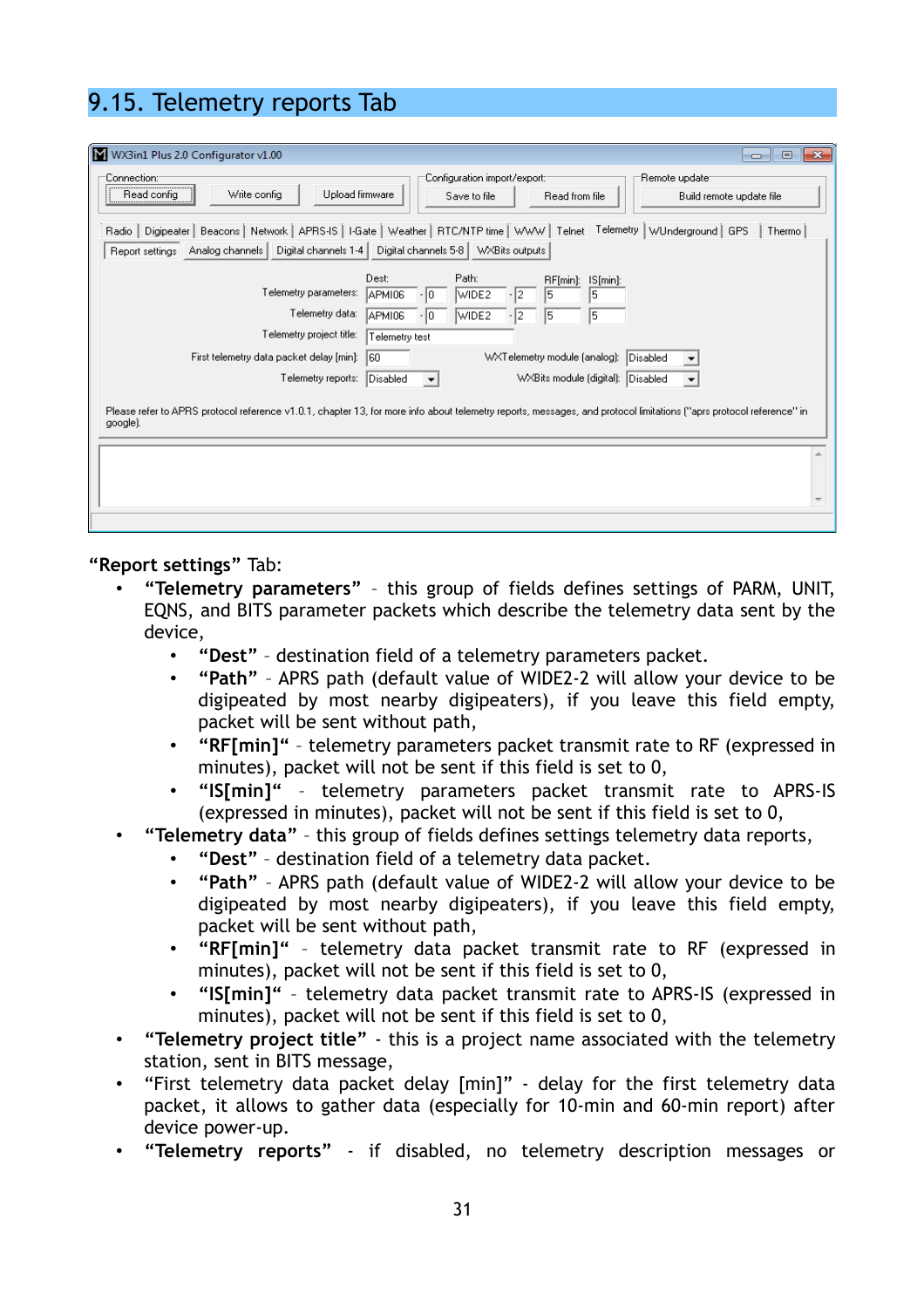telemetry data will be sent,

- **"WXTelemetry module (analog)"** this box enables or disables WXTelemetry module support,
- **"WXBits module (digital)"** this box enables or disables WXBits module support.

You can find more useful information about telemetry reports format in APRS specification: http://aprs.org/doc/APRS101.PDF, page 68.

#### **Analog channels:**

| WX3in1 Plus 2.0 Configurator v1.00<br>▣<br>-23<br>$\Box$                                                                                                                      |                                                |                                                 |                                                                                                                                                                                                                                                                                                                                                                                                |                                        |                                      |                                        |                                                        |                                                                                                                      |                                                                                                            |  |
|-------------------------------------------------------------------------------------------------------------------------------------------------------------------------------|------------------------------------------------|-------------------------------------------------|------------------------------------------------------------------------------------------------------------------------------------------------------------------------------------------------------------------------------------------------------------------------------------------------------------------------------------------------------------------------------------------------|----------------------------------------|--------------------------------------|----------------------------------------|--------------------------------------------------------|----------------------------------------------------------------------------------------------------------------------|------------------------------------------------------------------------------------------------------------|--|
| Configuration import/export:<br>Connection:⊺<br>Remote update<br>Write config<br>Upload firmware<br>Read config<br>Read from file<br>Build remote update file<br>Save to file |                                                |                                                 |                                                                                                                                                                                                                                                                                                                                                                                                |                                        |                                      |                                        |                                                        |                                                                                                                      |                                                                                                            |  |
| Radio   Digipeater   Beacons   Network   APRS-IS   I-Gate   Weather   RTC/NTP time   WWW   Telnet Telemetry   WUnderground   GPS<br>Thermo                                    |                                                |                                                 |                                                                                                                                                                                                                                                                                                                                                                                                |                                        |                                      |                                        |                                                        |                                                                                                                      |                                                                                                            |  |
| Report settings                                                                                                                                                               |                                                |                                                 | Analog channels Digital channels 1-4   Digital channels 5-8   WXBits outputs                                                                                                                                                                                                                                                                                                                   |                                        |                                      |                                        |                                                        |                                                                                                                      |                                                                                                            |  |
| Analog 1:<br>Analog 2:<br>Analog 3:<br>Analog 4:<br>Analog 5:                                                                                                                 | Name:<br>lVin.<br>Bx1h<br>Dg1h<br>Eff1h<br>IA5 | Units:<br> Volt<br> Pkt<br> Pkt<br>Pont<br>None | Source:<br>(I) Input voltage<br>▼<br>[(I) RX'ed packets (1 hour)<br>$\blacktriangledown$<br>(I) DIGI'ed packets (1 hour)<br>$\overline{\phantom{a}}$<br>$ 0\rangle$ Decode efficiency $ 1\rangle$ hour) $\blacktriangleright$<br>Not used<br>$\blacktriangledown$<br>Note: types of telemetry sources are: (M) - from WXTelemetry, (E) - from external devices, (I) - device internal sources. | Coeff A:<br>10<br>10<br>10<br>10<br>10 | Coeff B:<br> 0.079 <br>10<br>10<br>0 | Coeff C:<br>10<br>10<br>10<br>10<br>10 | 1 min average:<br>Off.<br> Off<br>Off.<br>Off.<br> Off | $\blacktriangledown$<br>$\blacktriangledown$<br>$\blacktriangledown$<br>$\blacktriangledown$<br>$\blacktriangledown$ | Default parameters<br>Default parameters<br>Default parameters<br>Default parameters<br>Default parameters |  |
|                                                                                                                                                                               |                                                |                                                 |                                                                                                                                                                                                                                                                                                                                                                                                |                                        |                                      |                                        |                                                        |                                                                                                                      |                                                                                                            |  |

**"Analog channels"** Tab – defines 5 analog channels available in APRS telemetry reports. You can select many different sources for channels data, including external telemetry module data (M) and internal data (I),

- **"Name"** short name for the channel, length is limited by APRS standard and is different for different channel numbers,
- **"Units"** short name for units of data for the channel, length is limited by APRS standard and is different for different channel numbers,
- **"Source"** most important field, specifies what data will be send for particular channel, (M) sources are associated with WXTelemetry module and (I) sources are associated with device's internal statistics and measurements,
- **"Coeff A"**, **"Coeff B"**, **"Coeff C"** these coefficients tell recipients of the telemetry reports how to decode analog value in following form: value =  $A^*$ data $*$ data +  $B^*$ data +  $C$ ,
- **"1 min average"** only functional for external telemetry module data (M), defines if reported values are averaged or not,
- **"Default parameters"** you should click this button after you change data source for the channel. It loads default coefficient values and name/units for a channel.

Important note: If you change "Source" field for a channel, you also need to change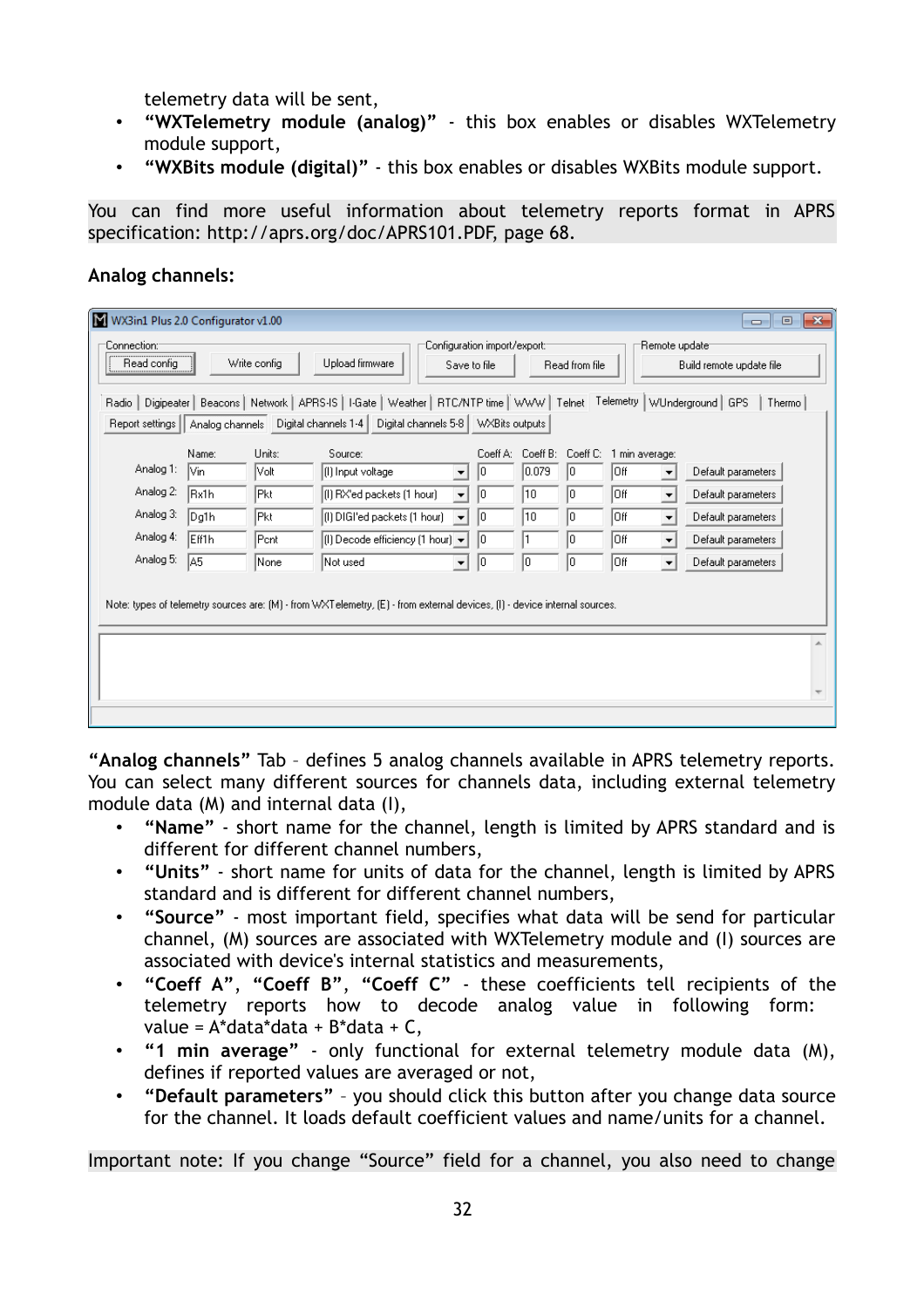"Name", "Units", and "Coeffs" fields. Otherwise everyone elso who receive your data (including web services like aprs.fi) will not be able do decode your reports properly. Every source has its own coefficients, names and units. With USB Configurator you can get default settings by clicking on "Default parameters" button. When changing configuration via WWW you need to set these fields manually (you can always write them down from USB Configurator application).

#### **Digital channels:**

| W WX3in1 Plus 2.0 Configurator v1.00                                                                                             |                                            |                                                                                                                                                                                                                                           |                                                                                                                                                                |                                           |
|----------------------------------------------------------------------------------------------------------------------------------|--------------------------------------------|-------------------------------------------------------------------------------------------------------------------------------------------------------------------------------------------------------------------------------------------|----------------------------------------------------------------------------------------------------------------------------------------------------------------|-------------------------------------------|
| Connection:1<br>Write config<br>Read config<br><del></del>                                                                       | Upload firmware                            | Configuration import/export:<br>Save to file                                                                                                                                                                                              | Read from file                                                                                                                                                 | Remote update<br>Build remote update file |
| Radio   Digipeater   Beacons   Network   APRS-IS   I-Gate   Weather   RTC/NTP time   WWW   Telnet Telemetry   WUnderground   GPS |                                            |                                                                                                                                                                                                                                           |                                                                                                                                                                | Thermo                                    |
| Report settings   Analog channels   Digital channels 1-4   Digital channels 5-8   WXBits outputs                                 |                                            |                                                                                                                                                                                                                                           |                                                                                                                                                                |                                           |
| Digital 1: $\boxed{01}$<br>Digital 2: $\boxed{02}$<br>Digital 3: $\boxed{03}$<br>Digital 4: $\boxed{04}$                         | Label<br>Name:<br> On<br>۱On<br> On<br> On | Source<br>(M) Output 1<br> No<br>$\vert \cdot \vert$<br>$\vert$ (M) Output 2 $\vert$<br> No<br>$\overline{\phantom{a}}$<br>$\vert$ (M) Output 3 $\vert$<br> No<br>$\overline{\phantom{a}}$<br>(M) Output 4<br> No<br>$\blacktriangledown$ | Inverted:<br>Default parameters<br>▼<br>Default parameters<br>$\overline{\phantom{a}}$<br>Default parameters<br>$\overline{\phantom{a}}$<br>Default parameters |                                           |
|                                                                                                                                  |                                            |                                                                                                                                                                                                                                           |                                                                                                                                                                |                                           |

**"Digital channels 1-4"** and **"Digital channels 5-8"** Tabs – define 8 digital channels available in APRS telemetry reports. These tabs should be used when WXBits module is connected,

- **"Name"** short name for the channel, length is limited by APRS standard and is different for different channel numbers,
- **"Label"** short label for the channel, length is limited by APRS standard and is different for different channel numbers,
- **"Source"** most important field, specifies what data will be send for particular channel, (M) sources are associated with WXBits module,
- **"Inverted"** defines if channels should be reported as inverted in BITS telemetry message,
- **"Default parameters"** you should click this button after you change data source for the channel. It loads default coefficient values and name/units for a channel.

Important note: If you change "Source" field for a channel, you also need to change "Name", "Label", and "Inverted" fields. Otherwise everyone else who receive your data (including web services like aprs.fi) will not be able do decode your reports properly.

#### **Wxbits outputs (default state after power-up):**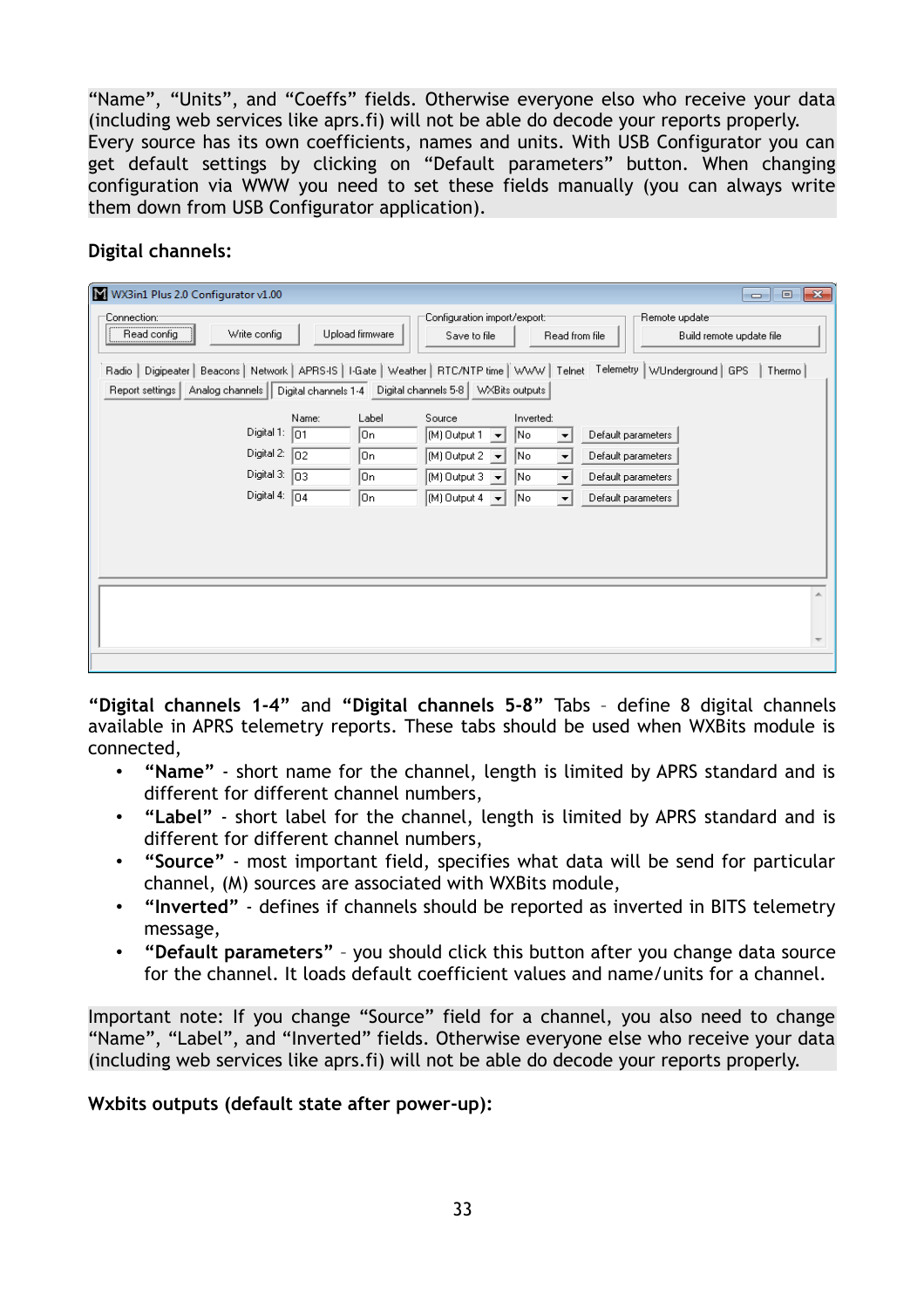| WX3in1 Plus 2.0 Configurator v1.00                                                                                                                                                                                                                                                                                                                                                                                    |  |
|-----------------------------------------------------------------------------------------------------------------------------------------------------------------------------------------------------------------------------------------------------------------------------------------------------------------------------------------------------------------------------------------------------------------------|--|
| Configuration import/export:-<br>Remote update<br>Connection: <sup>.</sup><br>,<br>Write config<br>Upload firmware<br>Read config<br>Save to file<br>Read from file<br>Build remote update file                                                                                                                                                                                                                       |  |
| Radio   Digipeater   Beacons   Network   APRS-IS   I-Gate   Weather   RTC/NTP time   WWW   Telnet Telemetry   WUnderground   GPS<br>Thermo<br>Report settings   Analog channels   Digital channels 1-4   Digital channels 5-8   WXBits outputs<br>Output 1 default state:<br>loff<br>Output 2 default state:<br>lor<br>Output 3 default state:<br>loff<br>$\overline{\phantom{a}}$<br>Output 4 default state:<br>loff |  |
| $\overline{\phantom{a}}$                                                                                                                                                                                                                                                                                                                                                                                              |  |
|                                                                                                                                                                                                                                                                                                                                                                                                                       |  |
|                                                                                                                                                                                                                                                                                                                                                                                                                       |  |

**"WXBits outputs"** - this Tab defines what should be the default states for WXBits output channels. After power-up WX3in1 will constantly try to set outputs to the defined states, unless changed by the user.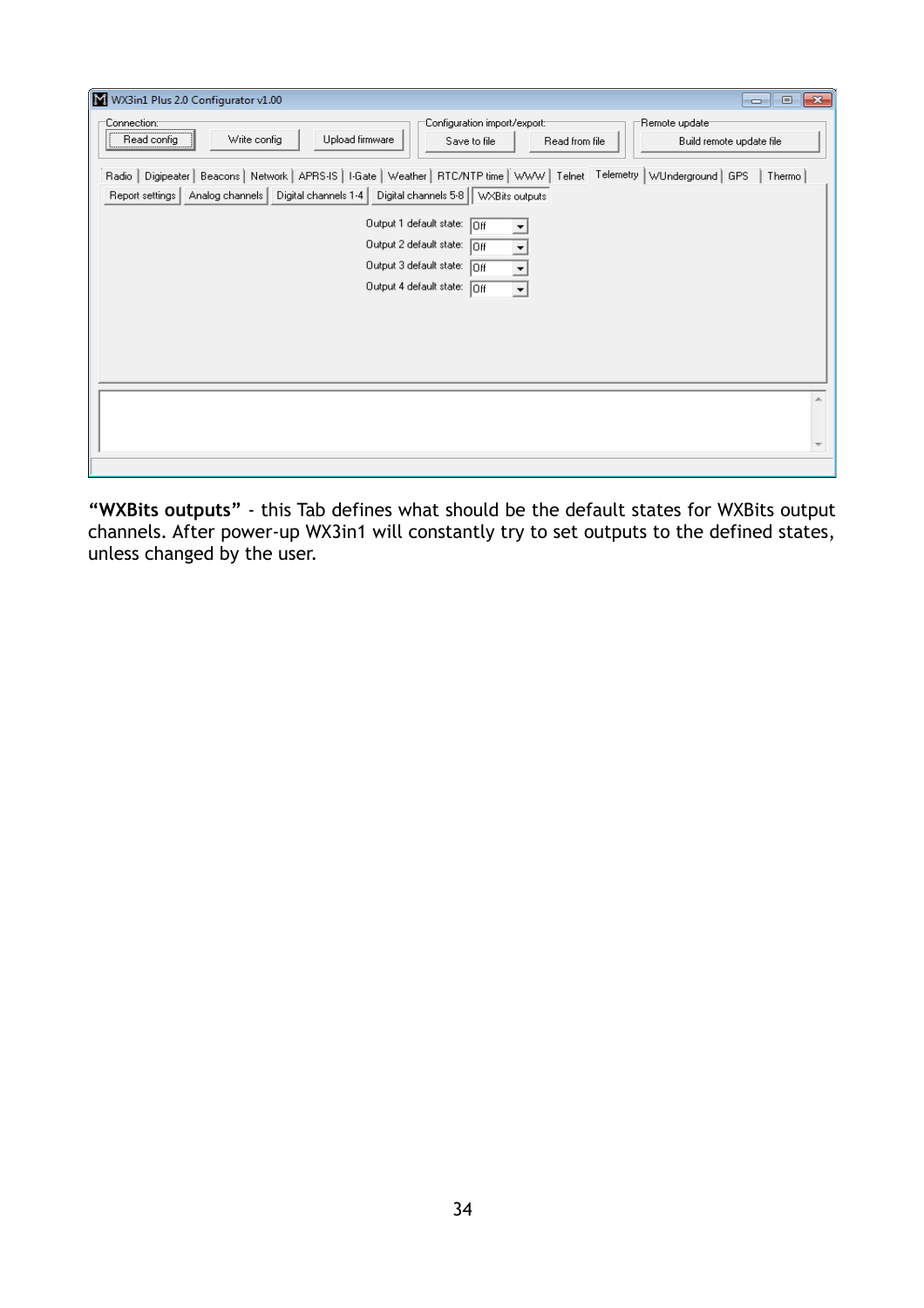# 9.16. WeatherUnderground Tab

| W WX3in1 Plus 2.0 Configurator v1.00                                                                                              | $-25$<br>▣<br>$-$                                                                                            |
|-----------------------------------------------------------------------------------------------------------------------------------|--------------------------------------------------------------------------------------------------------------|
| 'Connection:⊤<br><br>Write config<br>Upload firmware<br>Read config                                                               | Configuration import/export:1<br>Remote update<br>Read from file<br>Build remote update file<br>Save to file |
| Digipeater   Beacons   Network   APRS-IS   I-Gate   Weather   RTC/NTP time   WWW   Telnet   Telemetry WUnderground   GPS<br>Radio | Thermo                                                                                                       |
| Weather reports to WeatherUnderground: Disabled                                                                                   | ▼                                                                                                            |
| Station ID:                                                                                                                       |                                                                                                              |
| Password:                                                                                                                         |                                                                                                              |
| Normal upload server:                                                                                                             | weatherstation.wunderground.com                                                                              |
| "Rapid fire" upload server:                                                                                                       | rtupdate.wunderground.com                                                                                    |
| Weather send method:                                                                                                              | Normal                                                                                                       |
| Normal weather send rate [min]:                                                                                                   |                                                                                                              |
| "Rapid fire" weather send rate [sec]:                                                                                             | 15                                                                                                           |
|                                                                                                                                   |                                                                                                              |
|                                                                                                                                   |                                                                                                              |
|                                                                                                                                   |                                                                                                              |
|                                                                                                                                   |                                                                                                              |
|                                                                                                                                   |                                                                                                              |

- **"Weather reports to WeatherUnderground"** enables WeatherUnderground reporting in your WX3in1 Plus 2.0 device,
- **"Station ID"** ID of the station assigned when you were adding a station in WeatherUnderground account settings on their web page,
- **"Password"** password of your WeatherUnderground account (as far as I know, it is the same for all stations on your account if you have more than one),
- **"Normal upload server"** this is WeatherUnderground server name for report reception, you should leave it as is,
- **"Rapid fire upload server"** this is WeatherUnderground server name for "rapid fire" report reception, you should leave it as is,
- **"Weather send method"** this option allows you to select between "rapid fire" realtime frequent report update or normal report update every few minutes,
- **"Normal weather send rate [min]"** Frequency of normal report update (in minutes),
- **"Rapid fire weather send rate [sec]"** Frequency of "rapid fire" realtime report update (in seconds).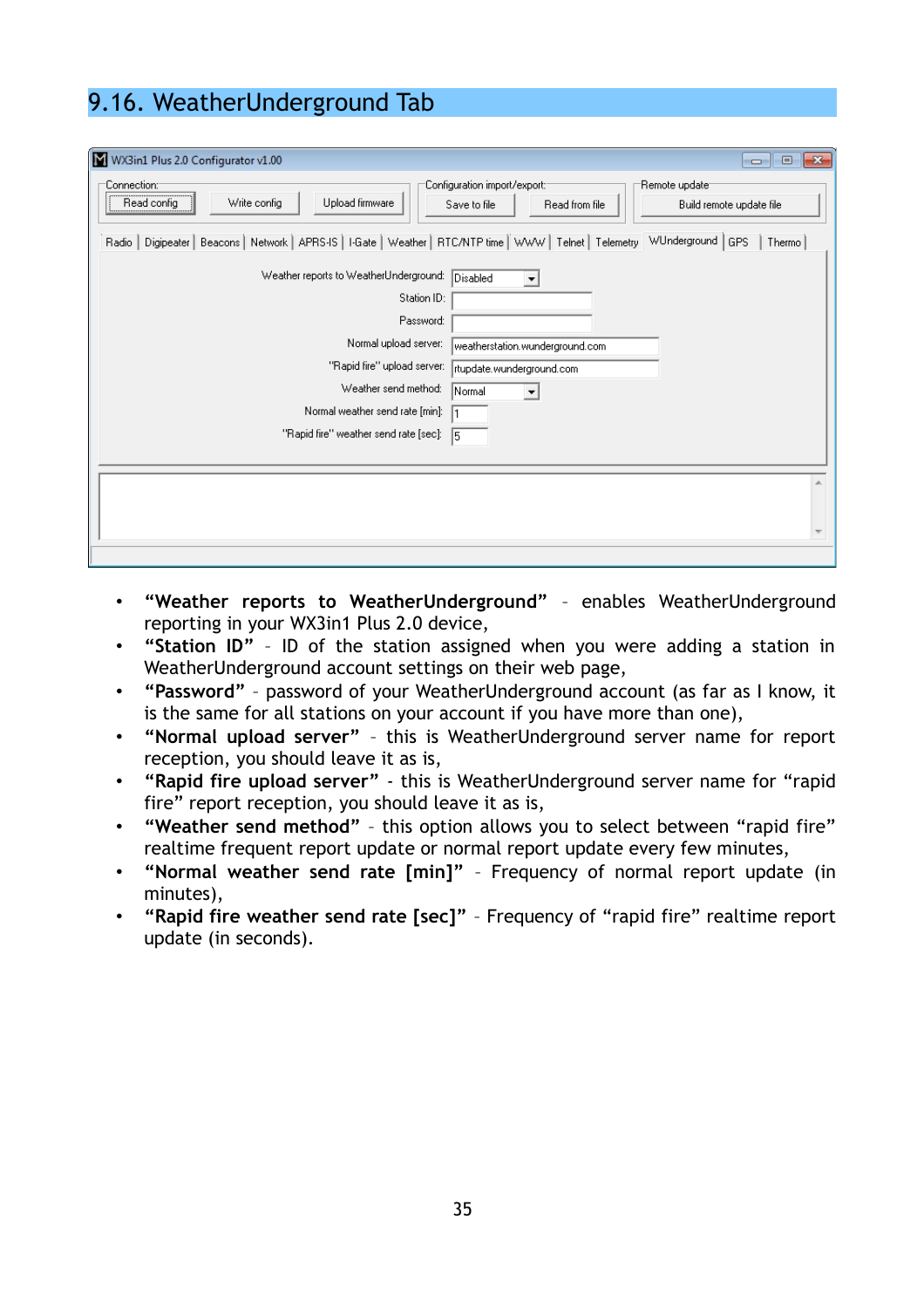## **10. Telnet interface**

Telnet interface is a very good method to see what happens inside of your WX3in1 Plus 2.0 device. It provides you with a lot of debugging messages and statistics, which allows you to locate any potential problems and solve them.

### 10.1. Telnet client software

To connect to WX3in1 Plus 2.0 telnet interface you will need to download one of telnet client applications available over the internet. I recommend you to use an open source "putty" application for this task. You can find it here: [http://www.putty.org/.](http://www.putty.org/)

| <b>S</b> PuTTY Configuration                                                                                                                                                                                                                                |                                                                                                                                                                                                                                              |
|-------------------------------------------------------------------------------------------------------------------------------------------------------------------------------------------------------------------------------------------------------------|----------------------------------------------------------------------------------------------------------------------------------------------------------------------------------------------------------------------------------------------|
| Category:                                                                                                                                                                                                                                                   |                                                                                                                                                                                                                                              |
| ⊟∝Session i<br>ille Logging<br>⊟⊹ Terminal.<br>⊱ Keyboard<br>i— Bell<br><sup>i…</sup> Features<br>- Window<br>⊱ Appearance<br>≔ Behaviour<br>— Translation.<br>└─ Selection<br>⊧— Colours<br>⊟- Connection.<br>l— Data<br>— Proxy<br>i— Telnet<br>∣— Rlogin | Basic options for your PuTTY session<br>Specify the destination you want to connect to<br>Host Name (or IP address)<br>Port<br>23<br>192.168.2.2<br>Connection type:<br>$\odot$ Telnet $\bigcirc$ Riogin $\bigcirc$ SSH<br>Serial<br>D Raw I |
|                                                                                                                                                                                                                                                             | Load, save or delete a stored session.<br><b>Saved Sessions</b><br>192.168.2.2<br>Default Settings<br>Load<br>192.168.2.2<br>Save<br>Delete                                                                                                  |
| 面- SSH<br>ं Serial<br>About                                                                                                                                                                                                                                 | Close window on exit:<br>⊙ Only on clean exit<br>D Always<br>◯ Never<br>Cancel<br>Open                                                                                                                                                       |

To configure "putty" as a telnet terminal for WX3in1 Plus 2.0 you need to set the following fields (visible above):

- Host Name (or IP address) this is your WX3in1 Plus 2.0 network IP address,
- Connection type: Telnet (this is important, as we want to use a simple telnet interface),
- Port this should be set the same as "Telnet port" in your device's configuration.

After setting proper values you can save them with a "Save" button.

Connect to your device with "Open" button. Then you should see a black window of your telnet terminal with a prompt for your "Username" and "Password". Use the values from your device's configuration.

### 10.2. Telnet commands

For a list of available WX3in1 Plus 2.0 telnet commands please issue "help" command, you should see a full list as below: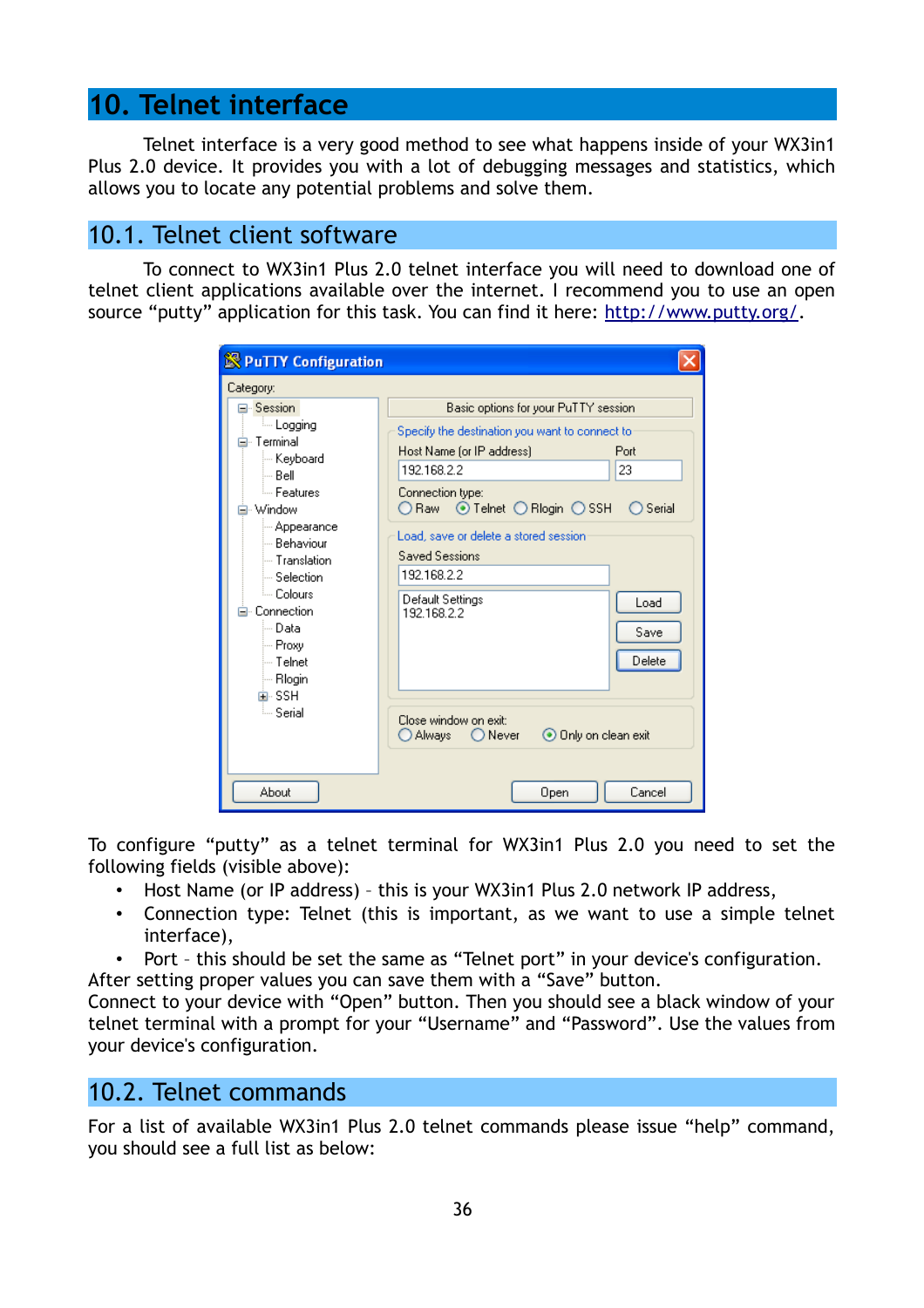```
2 192.168.2.2 - PuTTY
                                                                                \Boxek
help
Commands:
reboot - reboots the device.
print version - prints current firmware version.
print stats - prints device statistics.
print voltage - prints input voltage.
print rfheard - prints a list of stations heard on local RF and wide RF.
send beacon N - where N = (1-8), sends beacon to RF.
send telemetry parm - sends telemetry PARM packet.
send telemetry unit - sends telemetry UNIT packet.
send telemetry eqns - sends telemetry EQNS packet.
send telemetry bits - sends telemetry BITS packet.
send telemetry data - sends telemetry data packet.
send weather - sends weather report packet.
debug ntp on/off - enable/disable NTP debug messages.
debug dns on/off - enable/disable DNS debug messages.
debug aprsis on/off - enable/disable APRS-IS debug messages.
debug rf on/off - enable/disable RF debug messages.
debug digi on/off - enable/disable digipeater debug messages.
debug ax25 on/off - enable/disable AX.25 low-level debug messages.
debug aprsis messages on/off - enable/disable APRS-IS message forwarding debug messages.
debug weatherstation on/off - enable/disable weather station debug messages.
debug wunderground on/off - enable/disable WeatherUnderground debug messages.
debug telemetry on/off - enable/disable telemetry debug messages.
update enable - enable TFTP remote upgrade on UDP port 69 (additional AT45DB041D flash is
necessary).
update burn - copy firmware from external flash to program memory.
rs485 sethigh - set RS-485 bus to high level for debug.
rs485 setlow - set RS-485 bus to low level for debug.
rs485 normal - set RS-485 to normal mode.
wxbits read - prints next input/output packet read from WXBits.
wxbits set N - where N = (1-4), sets output N to "on" in WXBits module.
wxbits clear N - where N = (1-4), clears output N to "off" in WXBits module.
```
Telnet command list can be different for new firmware versions. We will not discuss all possible commands in this section. Just a short description of command types:

- print used to print some data in your telnet terminal window,
- send used to send test packets to RF,
- debug used to turn on or off some debug messages in your telnet terminal window,
- update used for remote firmware update function,
- rs485 used to set levels on RS-485 bus for cable connection test,
- wxbits used to read WXBits inputs and change WXBits output levels.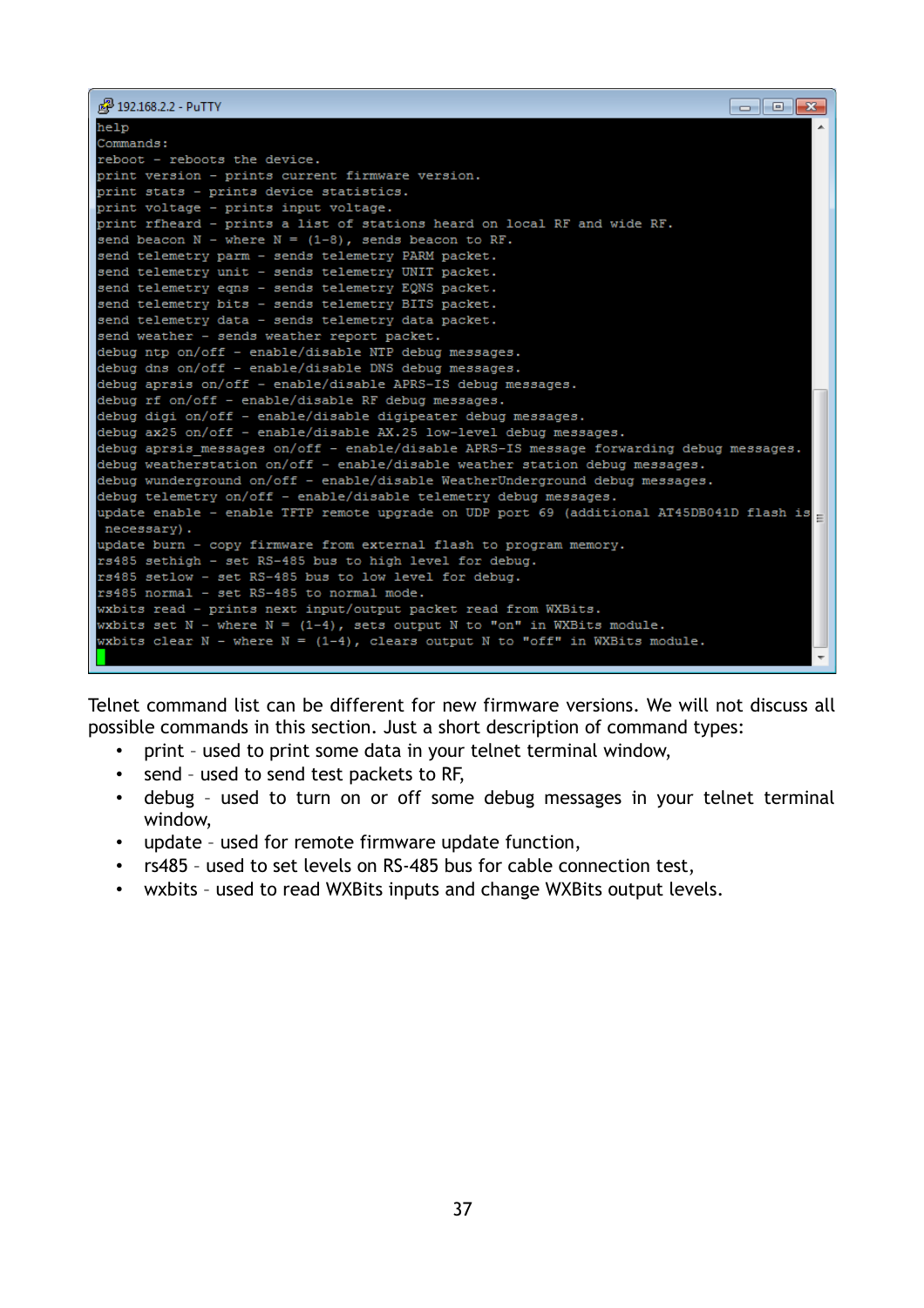### **11. Troubleshotting**

In this section we will describe some possible problem encountered by users of WX3in1 Plus 2.0 device and try to help you to solve them.

#### **Question: What should I set in APRS-IS Username and Password field?**

Answer: In Username field you should set the same string as your WX3in1 Plus 2.0 callsign and SSID, separated by a hyphen. It should be written in upercase. Example: SQ3PLX-5.

For your APRS-IS password you should ask your APRS-IS server operator. Some password generators are also available on the internet.

#### **Question: I think that my device doesn't connect to APRS-IS or NTP (network time protocol server) or WeatherUnderground, etc. Why?**

Answer #1: Check your WX3in1 Plus 2.0 device physical connection to you local network. After connecting RJ-45 network cable, you should check a led on your router or switch, is should be lit, indicating proper physical connection. If it is OK, go to answer #2.

Answer #2: Check your device's IP settings including IP address, IP mask, Gateway and DNS settings in "Network" Tab.

Try to ping your device with "ping <wx3in1 ip address>" command from your operating system's command prompt. It should answer to your pings. Make sure that your gateway IP is set to your network router's IP. If it is not, you will still be able to ping the device, but it will not be able to get out of your local network. If it is OK, go to answer #3.

Answer #3: There can be many other different reasons. But if you feel that your settings are correct and it doesn't connect to any of these services, then it can be problem of your DNS settings. Below you can see how to check this over telnet:

00:25:47 (DNS) Server name not found, need to nslookup: time.nist.gov. 00:26:03 (DNS) Server name nslookup timed out: time.nist.gov.

The first line means that server "time.nist.gov" is not known to your WX3in1 Plus 2.0 device. That is OK, it just needs to ask DNS for this server's IP.

The second line means a problem: DNS server didn't answer to your query. You have probably misconfigured your DNS server IP.

You should check your internet service provider's proper DNS IP address. In some cases you can also use your network router's IP address as a DNS, because most network routers are able to do DNS relaying.

If your DNS settings are wrong, you will not be able to connect to any service with it's domain name.

**Question: I'm not sure if my device receives APRS packets properly from my radio. How to check this?**

Answer: The first and most obvious indicator of proper packet reception is a red "PC/PACKET" led of your WX3in1 Plus 2.0 device. It should work like that:

- When there is something received and radio squelch is open, yellow "RADIO RX" led lights up,
- Shortly after packet reception red "PC/PACKET" led lights up indicating proper